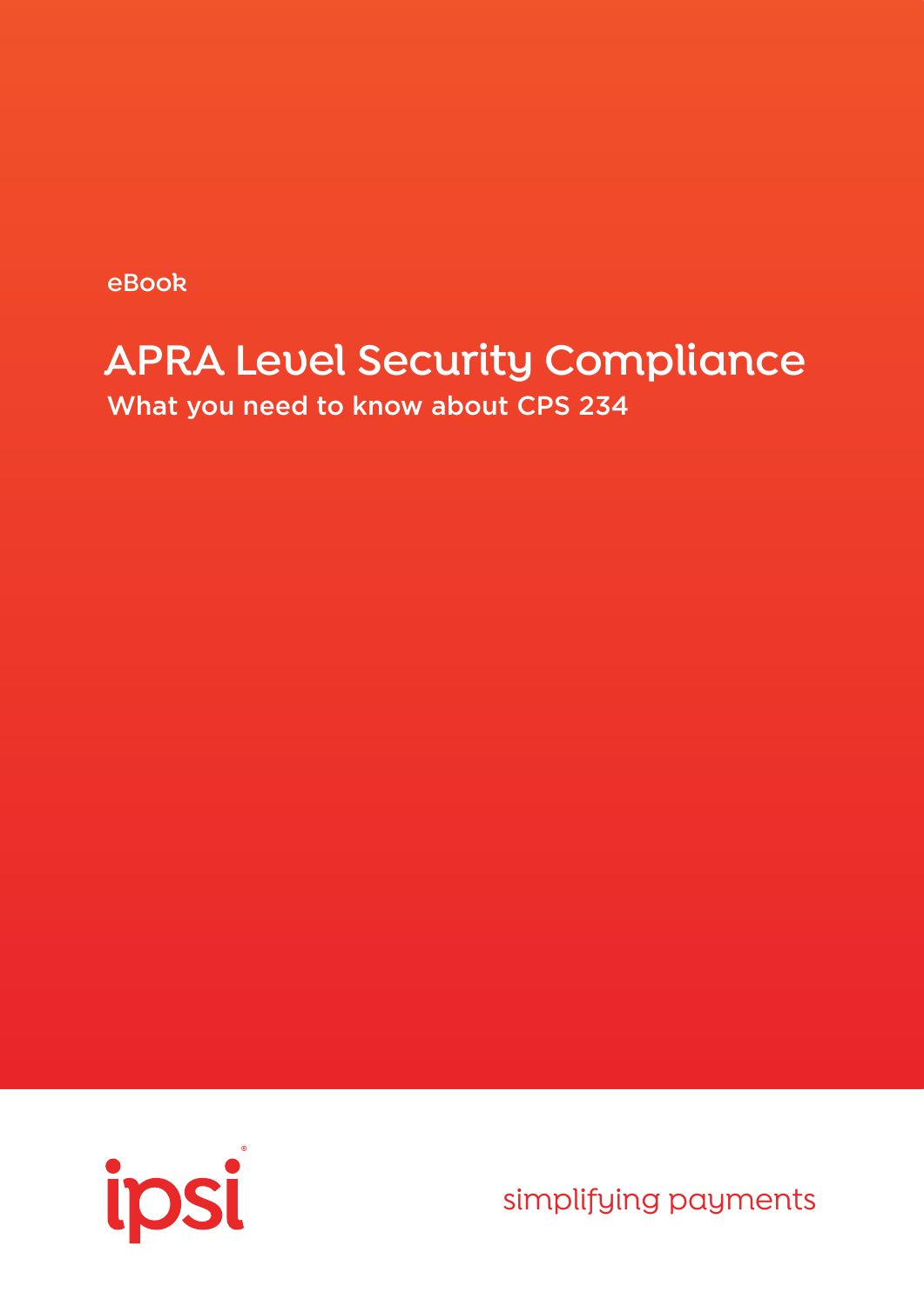# **Introduction**

# On 1st July 2019, the Australian Prudential Standards Authority (APRA) will enforce a new prudential standard (CPS 234) to address information and cybersecurity for APRA regulated entities.

APRA's new standard underlines and reinforces the need for APRA regulated entities to increase their focus on IT security. Growth in the use of cloud technology and increased reliance on IT assets, including software and hardware for data collection and transmission have heightened the expectations of both stakeholders and customers for improved IT security risk management.

The main objective of the release of CPS 234 is to reduce the likelihood and impact of information security incidents on the confidentiality, integrity or availability of information assets, including information assets managed by related or third parties.

CPS 234 identifies that the ultimate responsibility for information security lies with the Board of the APRA-regulated entity. IPSI contends that most companies don't appreciate the size and extent of the threats to their information assets and often lack the understanding and tools necessary to estimate the financial exposure.

# **Can you afford the risk?**





Source: 2018 Cost of Data Breach Study - Ponemon Institute - Australian Data

The Board must also clearly define the roles and responsibilities for information security management including the roles of the Board, senior management, governing bodies and individuals within the organisation to comply with CPS 234.

The new standard also recognises that information security management is an on-going process. Therefore, the standard requires that controls are implemented to protect information assets and that these controls are systematically tested to ensure their effectiveness and that APRA is notified of any material information security incidents.

# **19,442 records**

## is the average number of breached records for Australian organisations in 2018

Source: 2018 Cost of Data Breach Study - Ponemon Institute

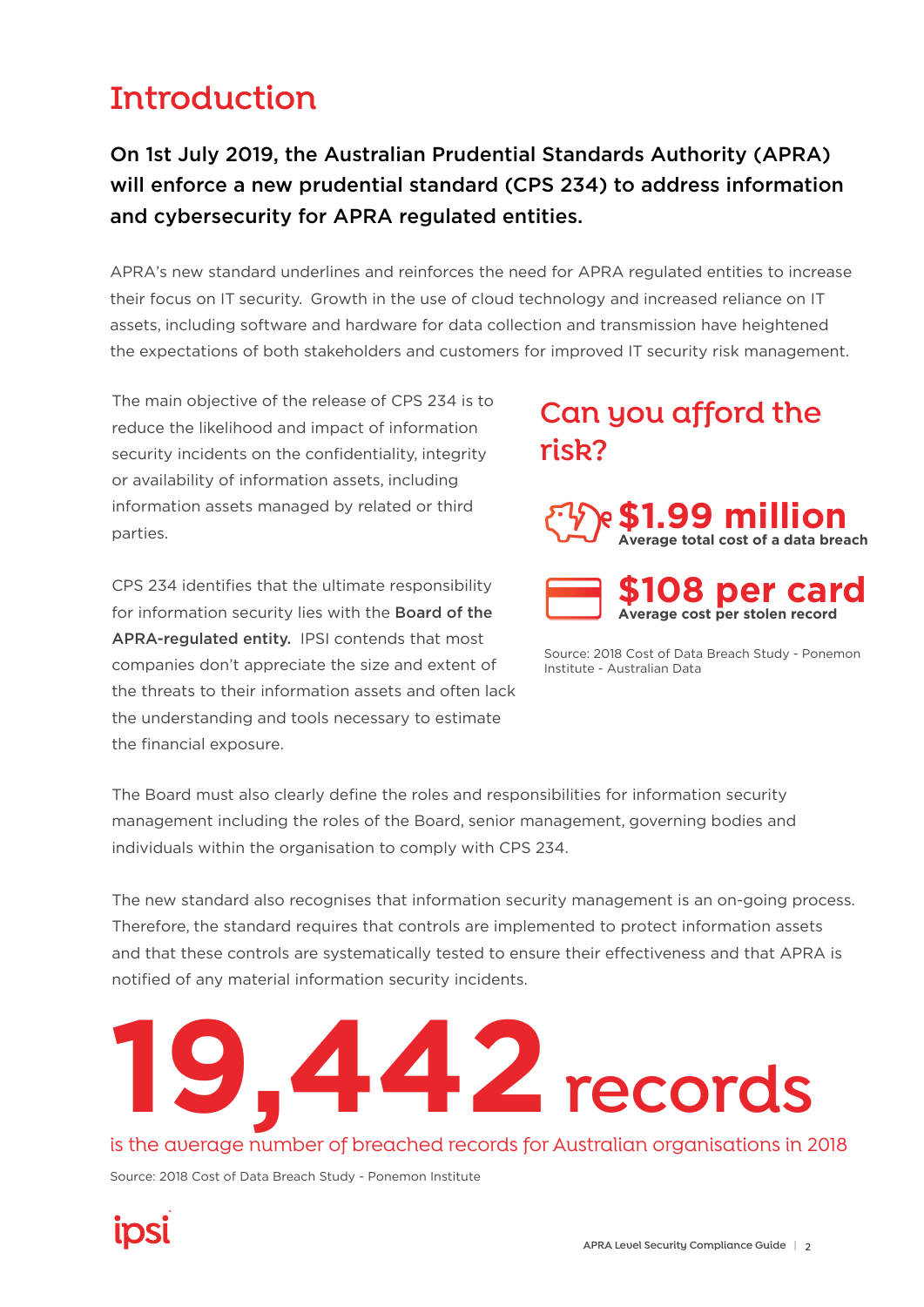## **How can IPSI help?**

The APRA security requirements are far-reaching, IPSI can assist APRA regulated entities to align with the standards in the following ways:

## **Data Scanning Technology**

By leveraging IPSI's advanced scanning service, organisations can scan their environment to identify sensitive customer data (PII & credit card data), which isn't adequately secured.

Scanning technology can also be used to calculate financial exposure and ensure cost-effective resource allocation, based on a prioritised security methodology.

Periodic scanning and reporting also demonstrates active governance, responsibility and accountability across departments.

## **Data Security and the Elimination of On-Premise Data Storage**

Recent cyber attacks within the Australian Insurance industry highlight that virus protection can't guarantee data protection. Securing the perimeter is critical but it doesn't eliminate the risks of on-premise storage of sensitive data. Best practise is replacing credit card data storage with non-financially sensitive tokens via advanced security certified cloud services, thereby reducing the risk associated with a data breach.

## **Next Generation Payment Systems**

Securing and replacing legacy inhouse payment processes and traditional banking products with advanced e-commerce services can improve security while reducing the costs, risks and lead times associated with security compliance.

Ensuring all your third party service providers which store, process, or transmit customer credit card data are independently certified as Level 1 PCI DSS (Payment Card Industry Data Security Standard) compliant will further improve your companies security position.

IPSI can assist companies to become security compliant and/or it can replace legacy technology with secure yet highly flexible e-commerce capabilities across a range of channels, mobile, internet, call centre, SFTP, batch including data at rest.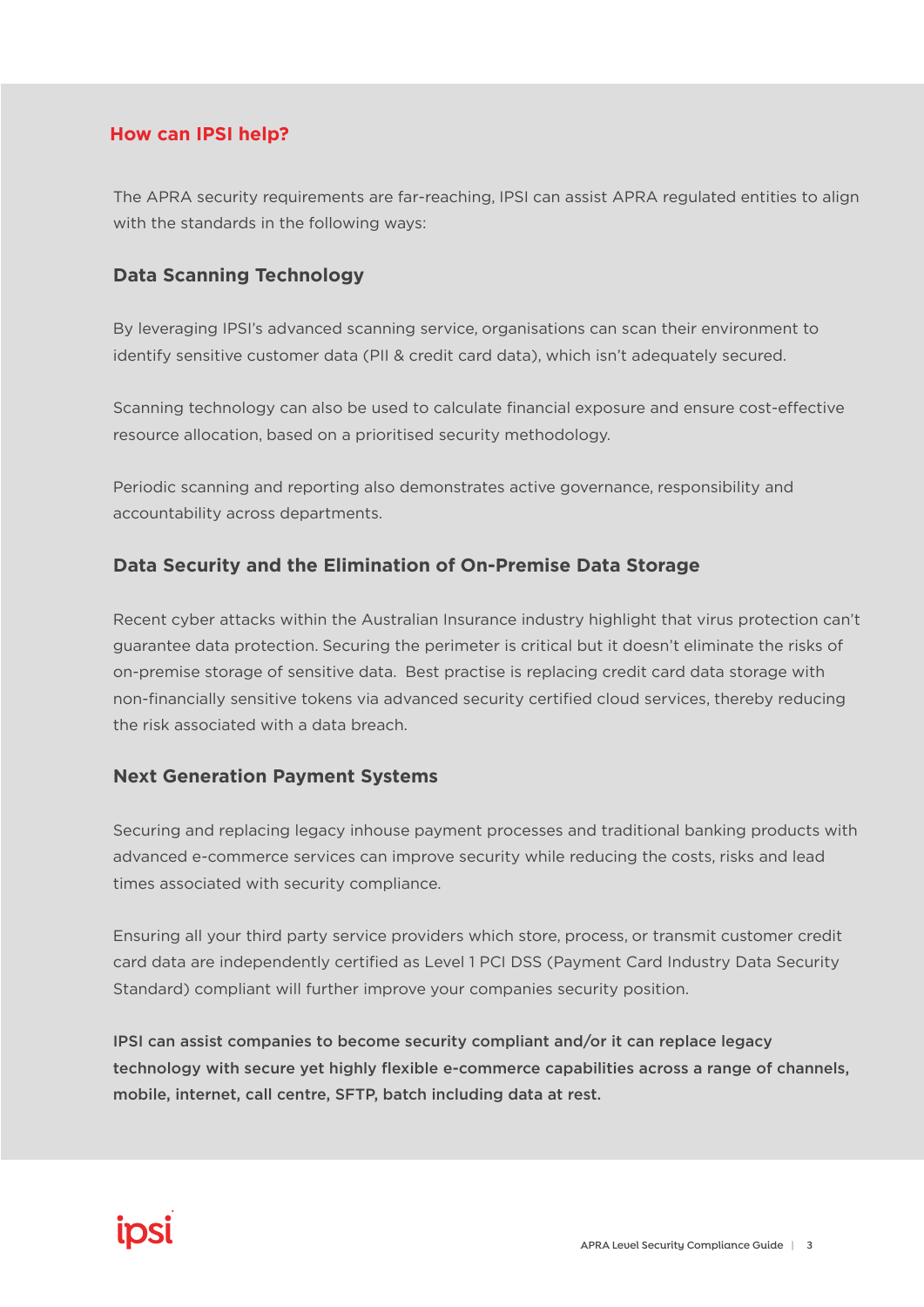# **Understanding IT Security Risk**

When reviewing prudential standard CPS 234, it's important to understand how IT security risk is viewed in relation to APRA regulated entities.

For the standard, IT security risk is defined as the potential compromise of an information assets confidentiality, integrity and availability. These are defined as:

Confidentiality: Only authorised access is permitted.

Ultimately, an APRA-regulated entity must have information security capability which corresponds with the size and threat to its information assets and enables the continued sound operation of the entity.

Integrity: Completeness, accuracy and freedom from unauthorised change.

Availability: Accessibility and useability when required.

Any compromise of the confidentiality, integrity or availability of information assets can have a detrimental impact on the regulated entity, resulting in failure to meet its business objectives.

With this in mind, IT security risk is described as the risk of loss due to inadequate or failed internal processes, people and systems or from external events, resulting in a compromise of an IT asset's confidentiality, integrity or availability.

"A significant information security breach at an APRA-regulated entity is almost certainly a question of when – not if. In a worst-case scenario, a major breach could even force a company out of business. As a result, APRA is fast-tracking implementation of this standard, and expects all regulated entities to meet its requirements by 1 July"

**Geoff Summerhayes APRA Executive Board Member**

## **How can IPSI help?**

Outsourcing credit card security compliance to a specialist service provider such as IPSI reduces the financial and resource burden associated with securing credit card data. IPSI offers the added benefit of strategic bank independence, advanced digital capabilities and and improved customer experience.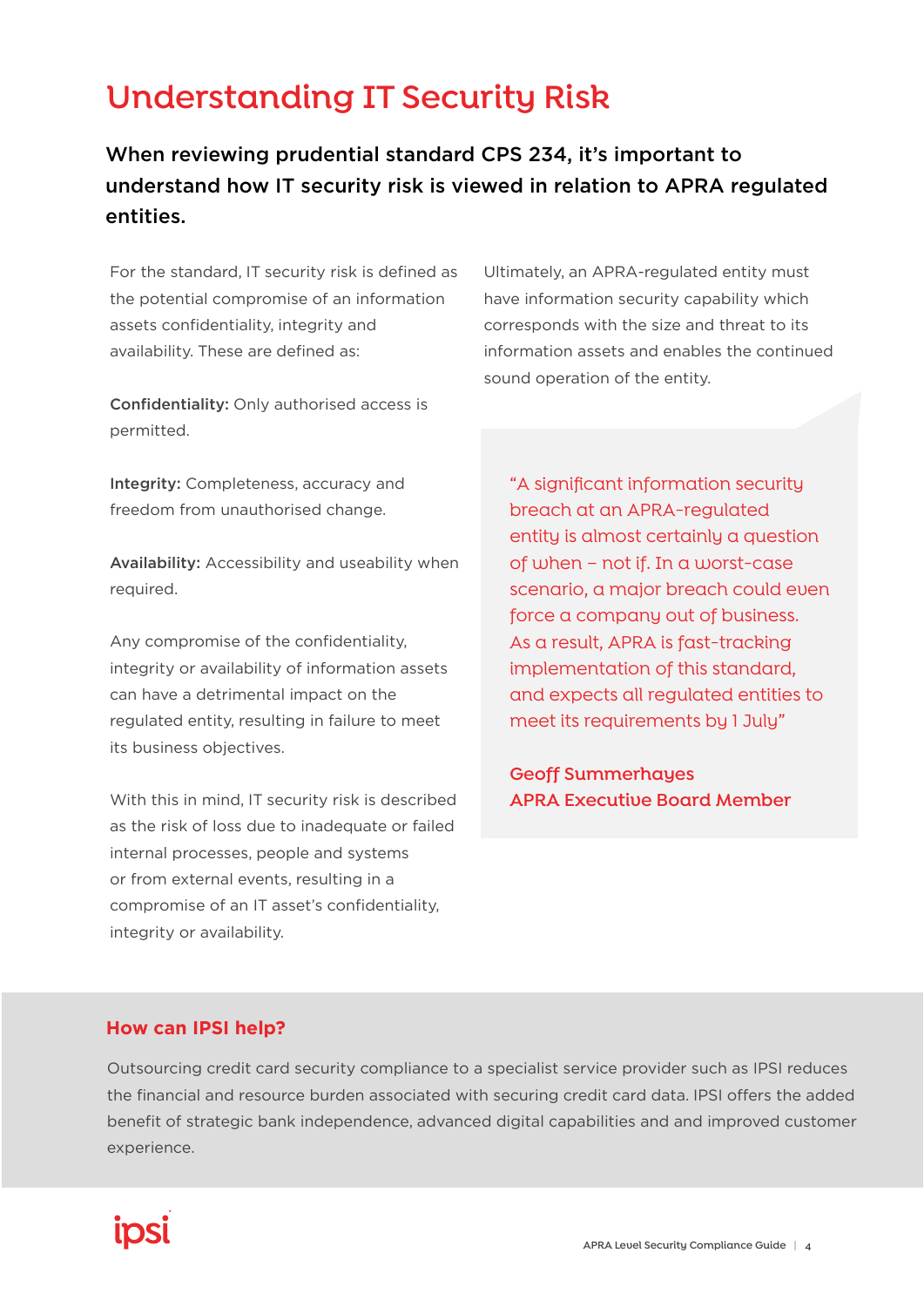Responsibility of the Board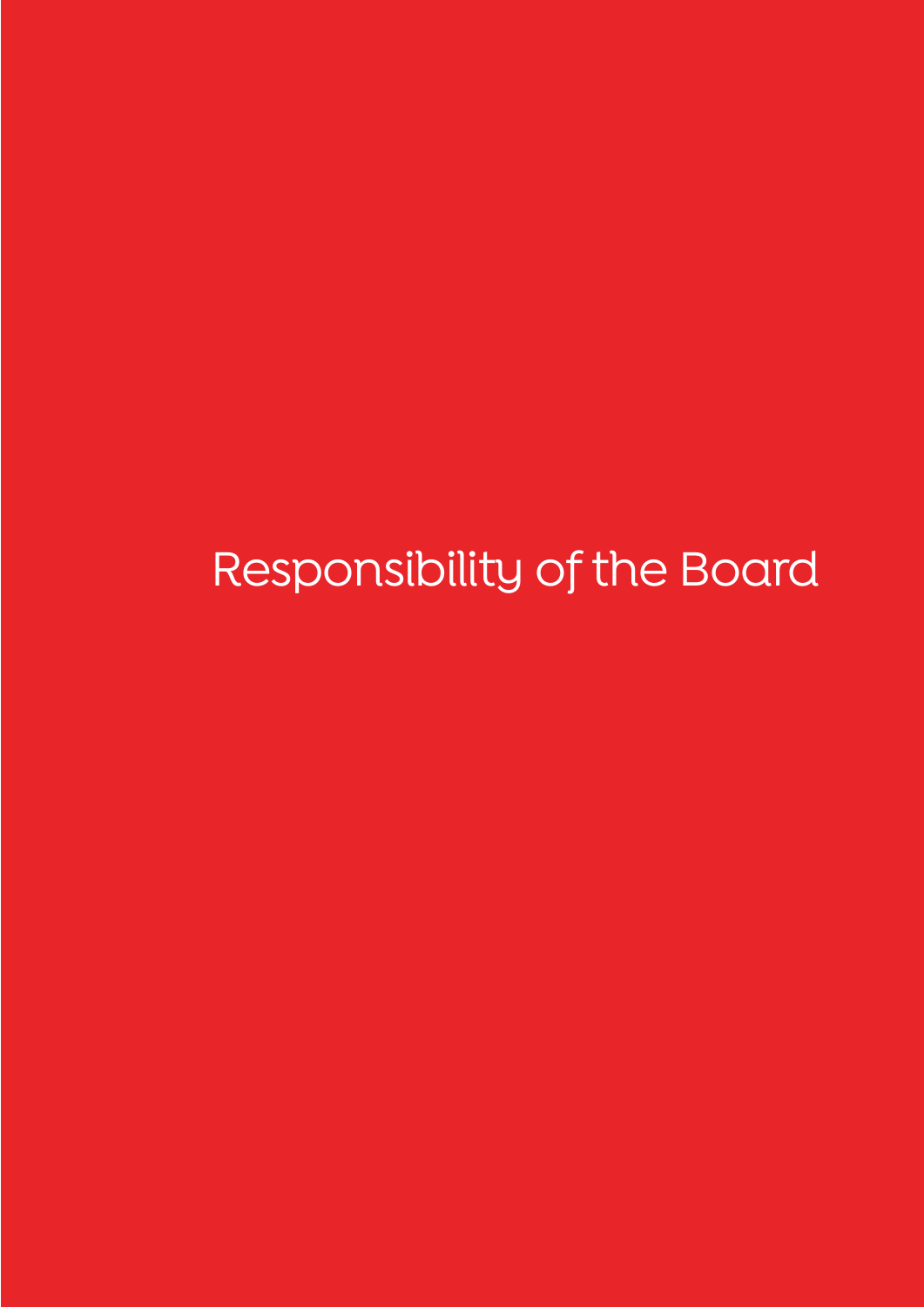# Under APRA's prudential standard CPS 234, the Board of a regulated entity is ultimately responsible for information security.

2018 was a year of significant change in the world of information security compliance.

In February 2018, Australia's Notifiable Data Breach Scheme legislation became law, and on the 25th May, Europe's General Data Protection Regulations (GDPR) came into effect and unified all current laws related to information protection across Europe.

The rise in the size, scale and cost of data breaches underlines the need for Boards to bear the ultimate responsibility for information security. Within CPS 234, APRA recommends that boards consider the following:

**Ø** Roles and Responsibilities  $\boxtimes$  Information Security Capability **Ø Policy Framework**  Implementation of controls **Ø Testing Control Effectiveness** 

**Ø** Internal Audit

"There is a clear link between PCI DSS compliance and an organisations ability to defend itself against cyber attacks"

**Rodolphe Simonetti Global Managing Director Verizon**

This new standard sits alongside their updated guidance around the use of cloud computing services as APRA regulated entities are increasing their use of cloudbased platforms to manage information assets as well as enable digital innovation (such as payments technology), reduce operational costs and achieve greater operational efficiency.

# **Key Points**

- $\checkmark$  The Board is ultimately responsible for the information security of the entity.
- $\checkmark$  The Board must ensure the entity maintains information security in a manner commensurate with the size and extent of threats to its information assets.
- $\checkmark$  Many companies underestimate the risks and the costs associated with data security and compliance. Due to staff exposure to more inflexible service capabilities, they sometimes overestimate the complexity and lead times associated with upgrading legacy inhouse payment or banking payment processes.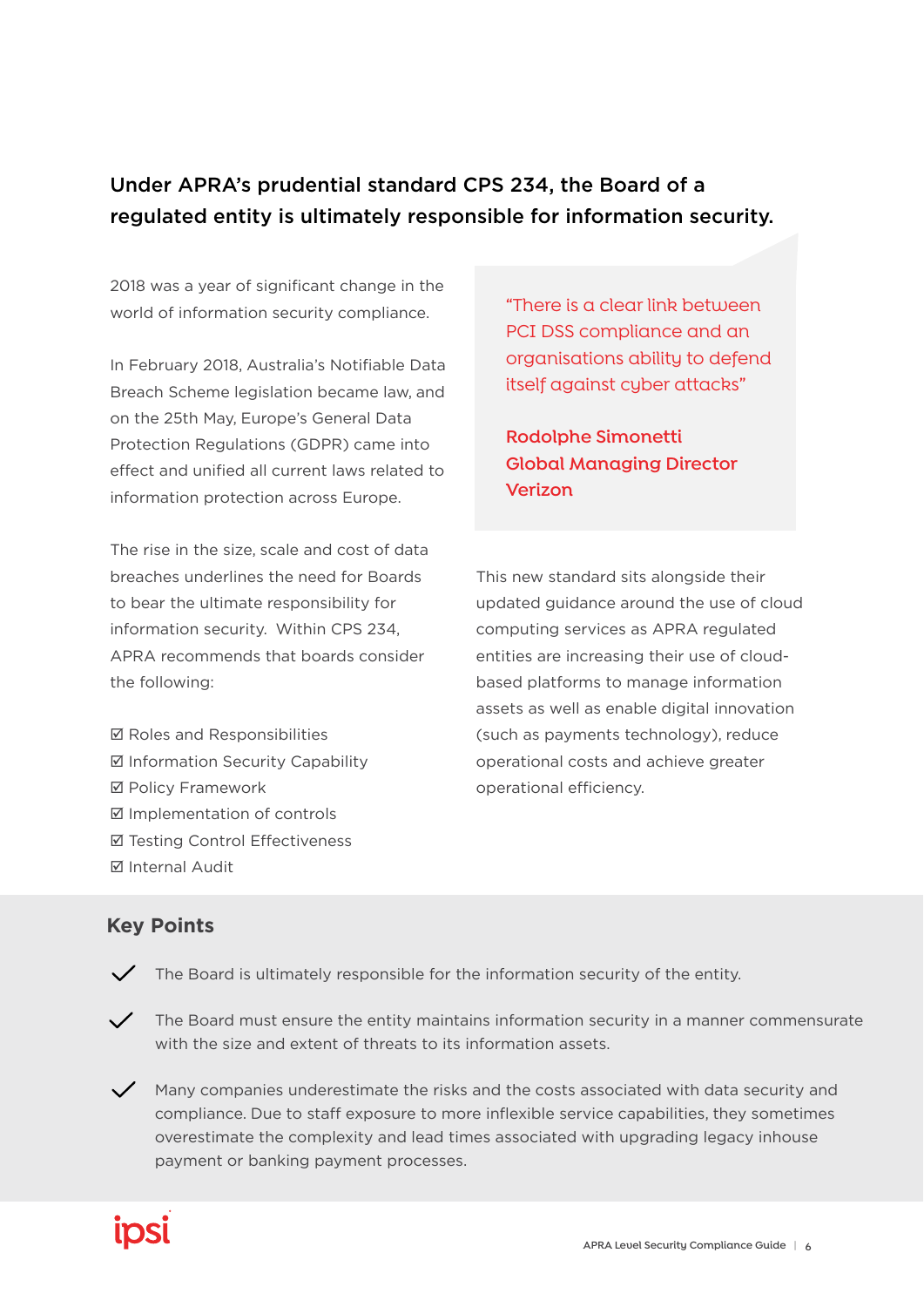Roles & Responsibilities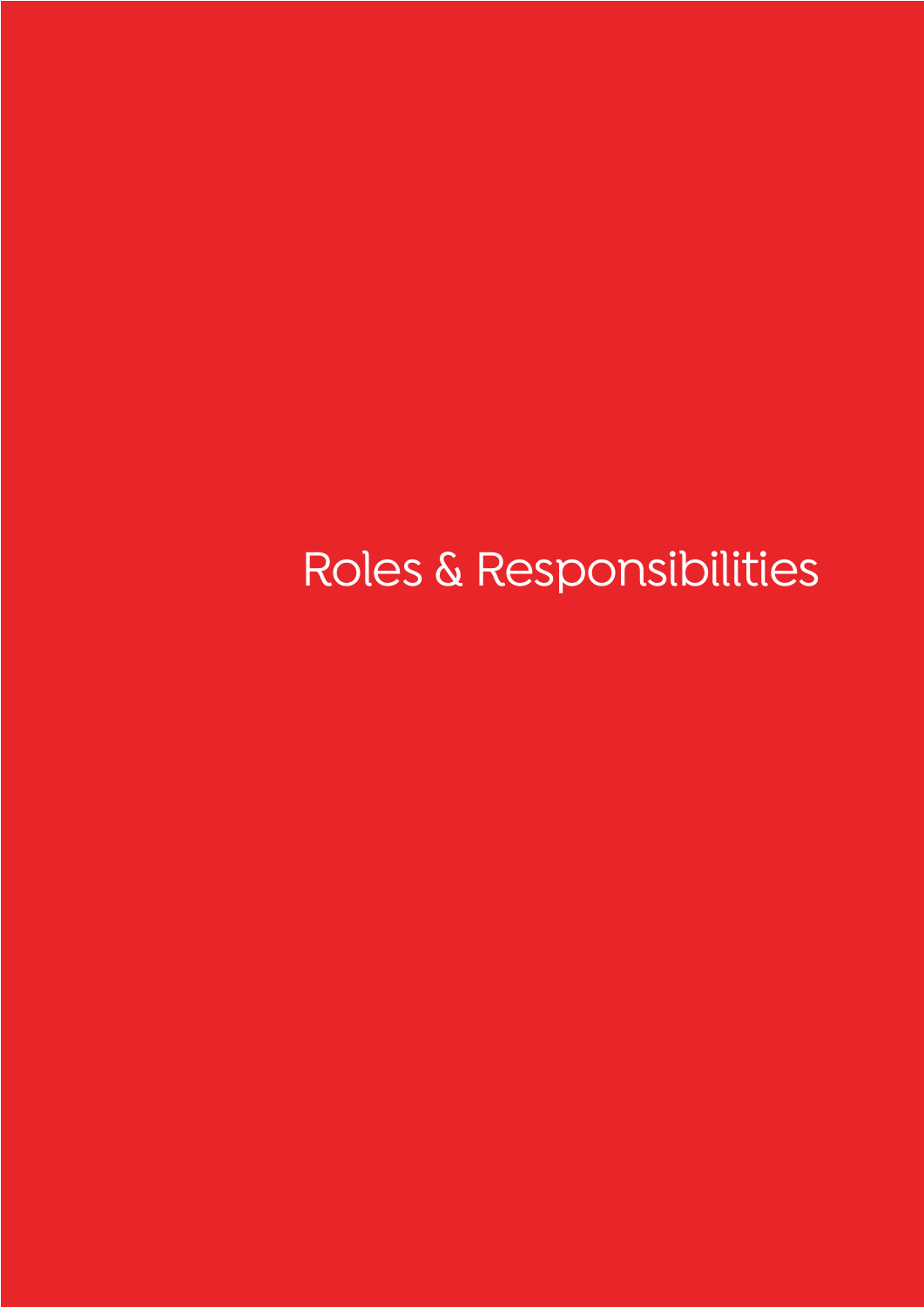# While the Board is ultimately responsible for information security, APRA doesn't impose restrictions on how roles and responsibilities are delegated to individuals under CPS 234.

Definitions of roles and responsibilities are commonly achieved in a variety of ways. They may include but are not limited to; role statements, policy statements, reporting lines and charters of governing bodies.

The entity must identify security-related roles and responsibilities of the Board, senior management, governing bodies and individuals responsible for decision-making, approval, oversight, operations and other information security functions. These may typically be:

 Information security steering/oversight committee;

■ Risk management committee (Board and management levels);

- **Ø Board audit committee:**
- Executive management/executive management committee;

 Chief information officer (CIO)/IT Manager;

 Chief information security officer (CISO)/ IT security manager;  $\boxtimes$  Information security operations/ administration; and

 $\boxtimes$  Management (business and IT)

APRA recognises that roles and responsibilities that relate to information security can exist across different business areas and/or functions, including third parties. Entities must ensure that any issues relating to accountability or lack of ownership due to this fragmentation are addressed through effective compensating measures such as establishing a virtual security group including members with information security roles and responsibilities.



fail to maintain all PCI DSS controls 12 months after achieving 100% compliance.

**Source: Verizon 2018 Payment Security Report**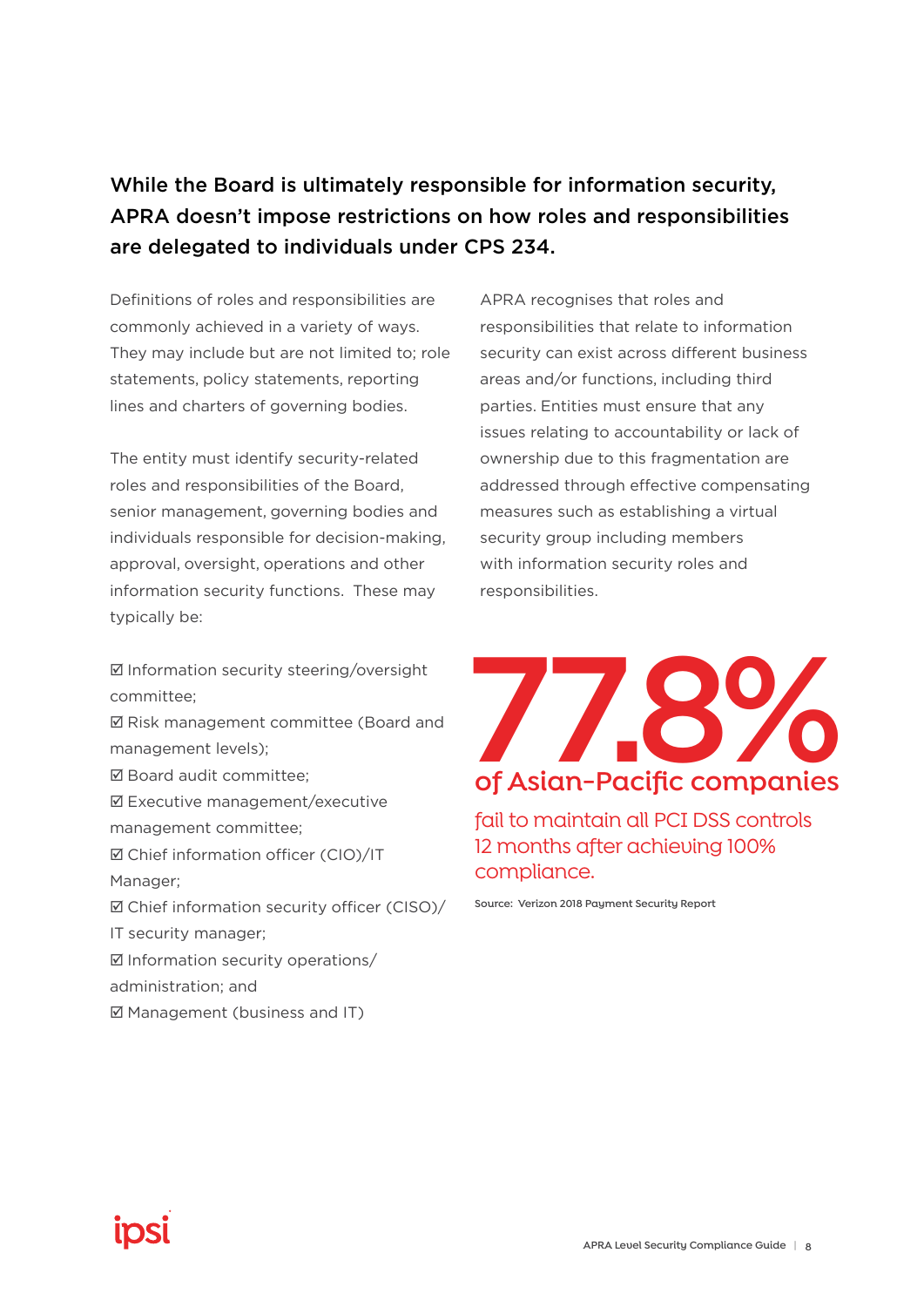# **Key Points**

- Information security roles and responsibilities must be clearly defined.
- Boards, governing bodies and individuals must define their information requirements and define escalation paths to effectively discharge their roles and responsibilities.
- IPSI believes that a PCI DSS Compliance role and/or governance group should be established to ensure that customer credit card data security compliance is maintained.
- Service providers which store, process or transmit credit card data should be Level 1 PCI DSS certified and provide a responsibility matrix to ensure the roles and responsibilities of all parties are clearly defined.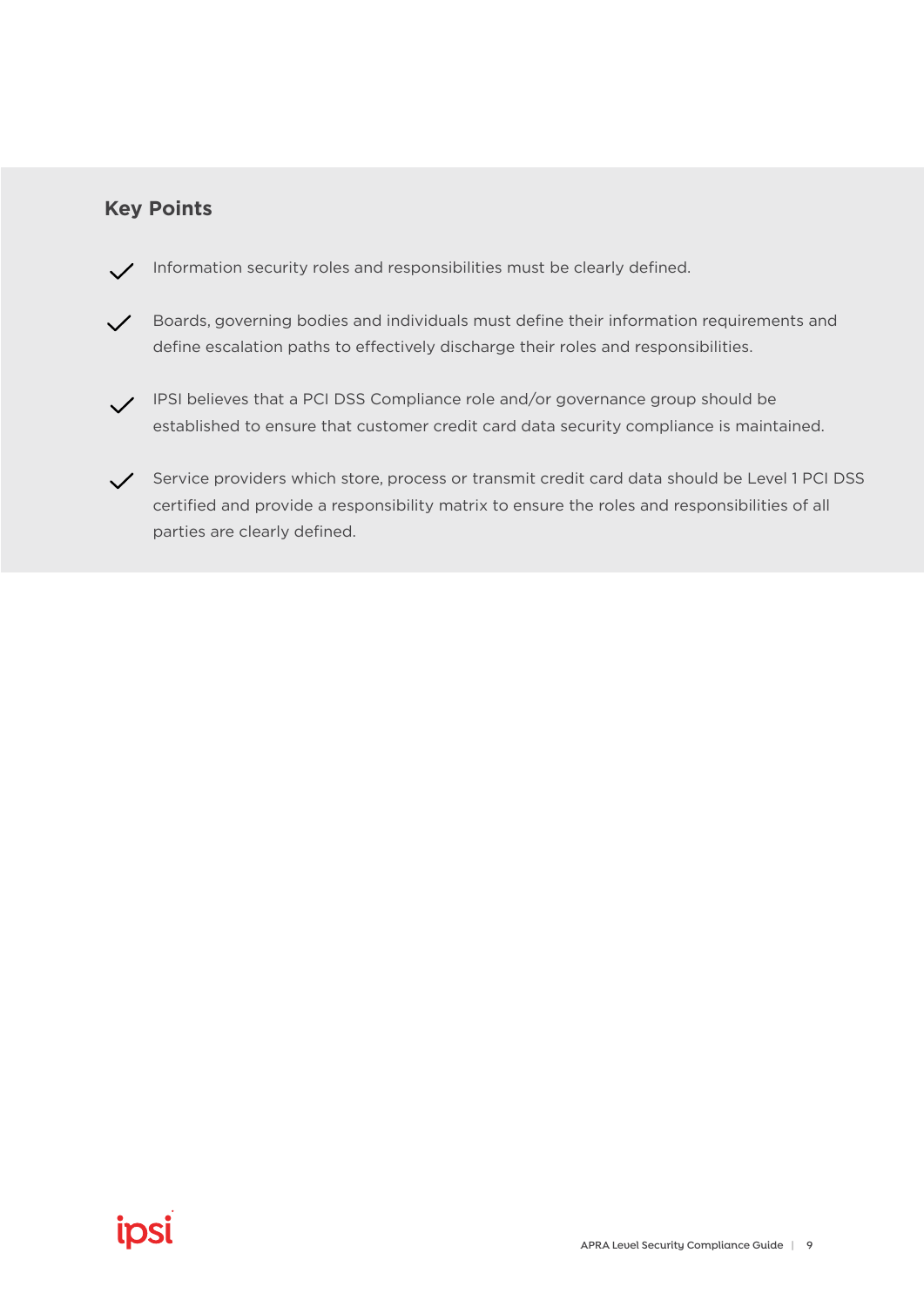Information Security Capability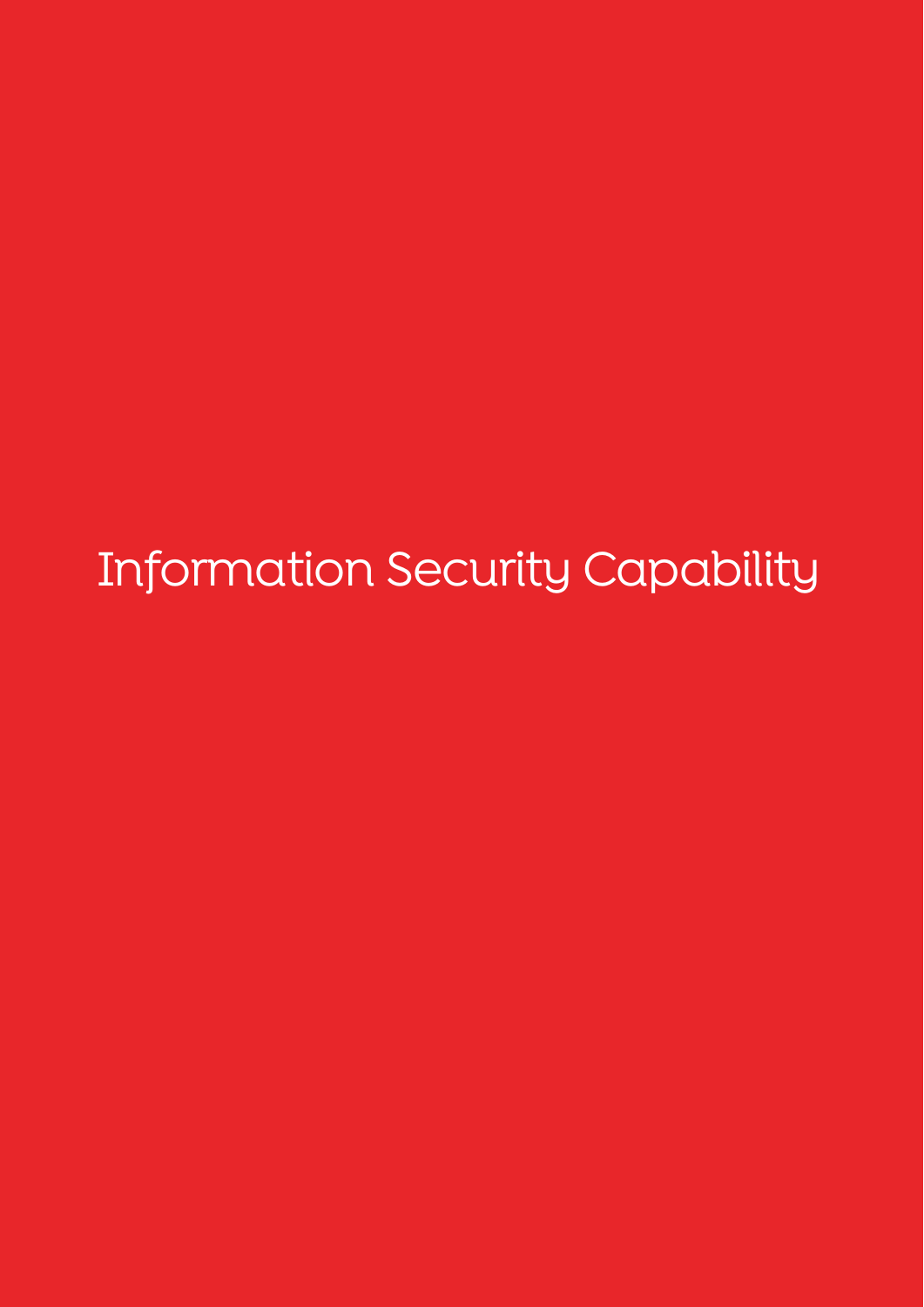# An APRA-regulated entity must have information security capability which corresponds with the size and threats to its information assets and enables the continued sound operation of the entity.

Fundamental to effective information security capability is ensuring that the resources and the investment put in place to protect information assets are adequate.

These resources may include investing in more specific information security capabilities such as new infrastructure, third-party expertise, on-going security testing, threat intelligence and incident response capability. Other capabilities, as identified by APRA include:

 Vulnerability and threat management, including situational awareness and intelligence;  $\boxtimes$  Information security operations and administration; Secure design, architecture and consultation;

 $\boxtimes$  Security testing, including penetration testing;  $\boxtimes$  Information security reporting and analytics;  $\boxtimes$  Incident detection and response. including recovery, notification and communication;  $\boxtimes$  Information security investigation, including preservation of evidence and forensic analysis; and  $\boxtimes$  Information security assurance.

APRA recommends that entities should have a forward-looking approach and actively maintain their information security capability, including on-going investment in resources, skills and controls.

## **How can IPSI help?**

- $\checkmark$ **Data Scanning** - Find and secure sensitive data before the criminals do.
- **Secure Data Storage** Eliminate on-site storage of sensitive data and replace it with non- $\checkmark$ financially sensitive surrogate values (tokens) and leverage tokenisation and advanced cloud storage.
- **Credit Card Security** Reduce or eliminate staff access to credit card data.  $\checkmark$ 
	- **End-to-End Payment Security** Introduce more secure end-to-end payment processes.
		- **Ascertain Financial Exposure**  IPSI's scanning service can provide you with a clearer picture or your key financial asset exposure. Numbers and locations enabling estimation of your financial risks.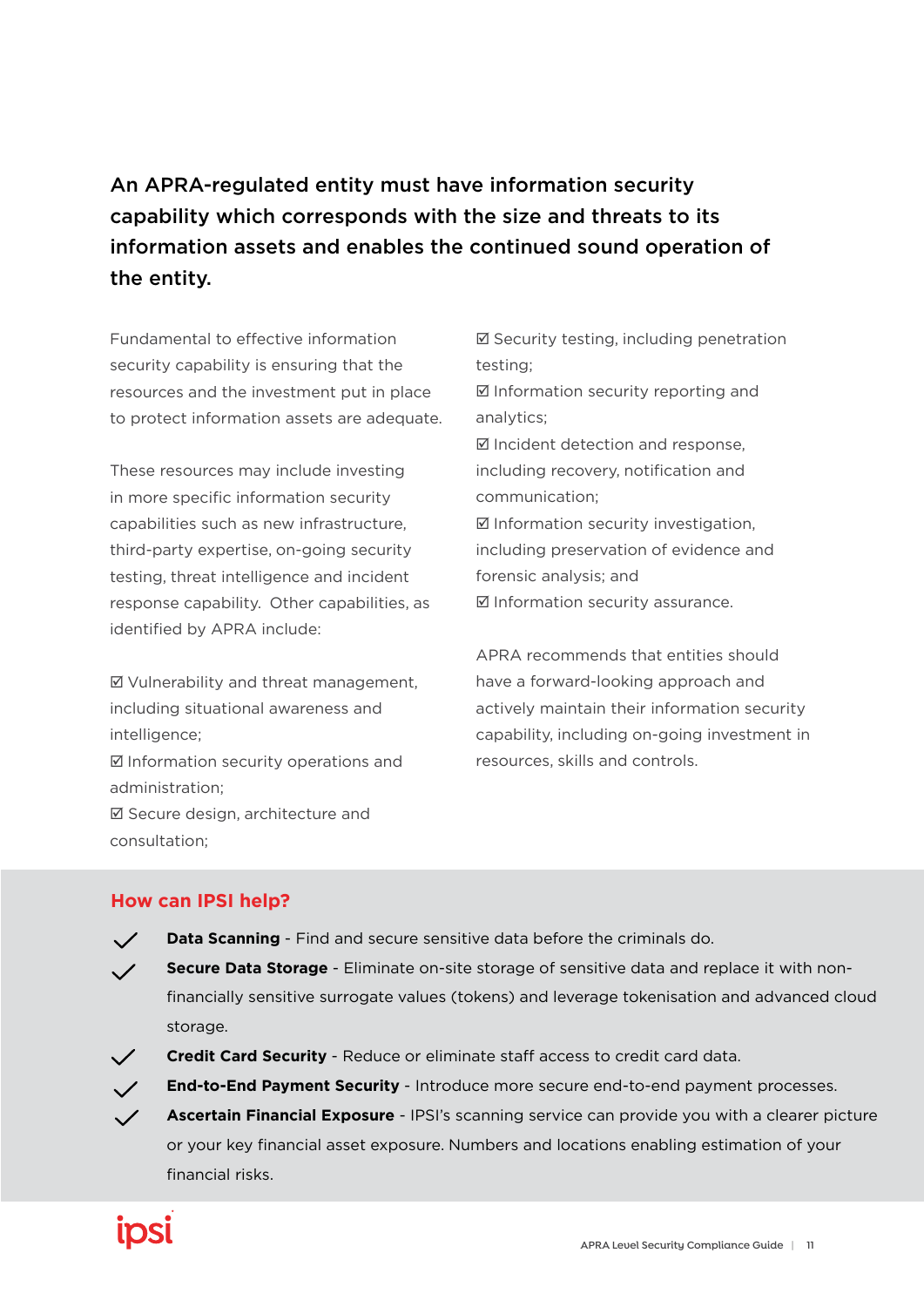Policy Framework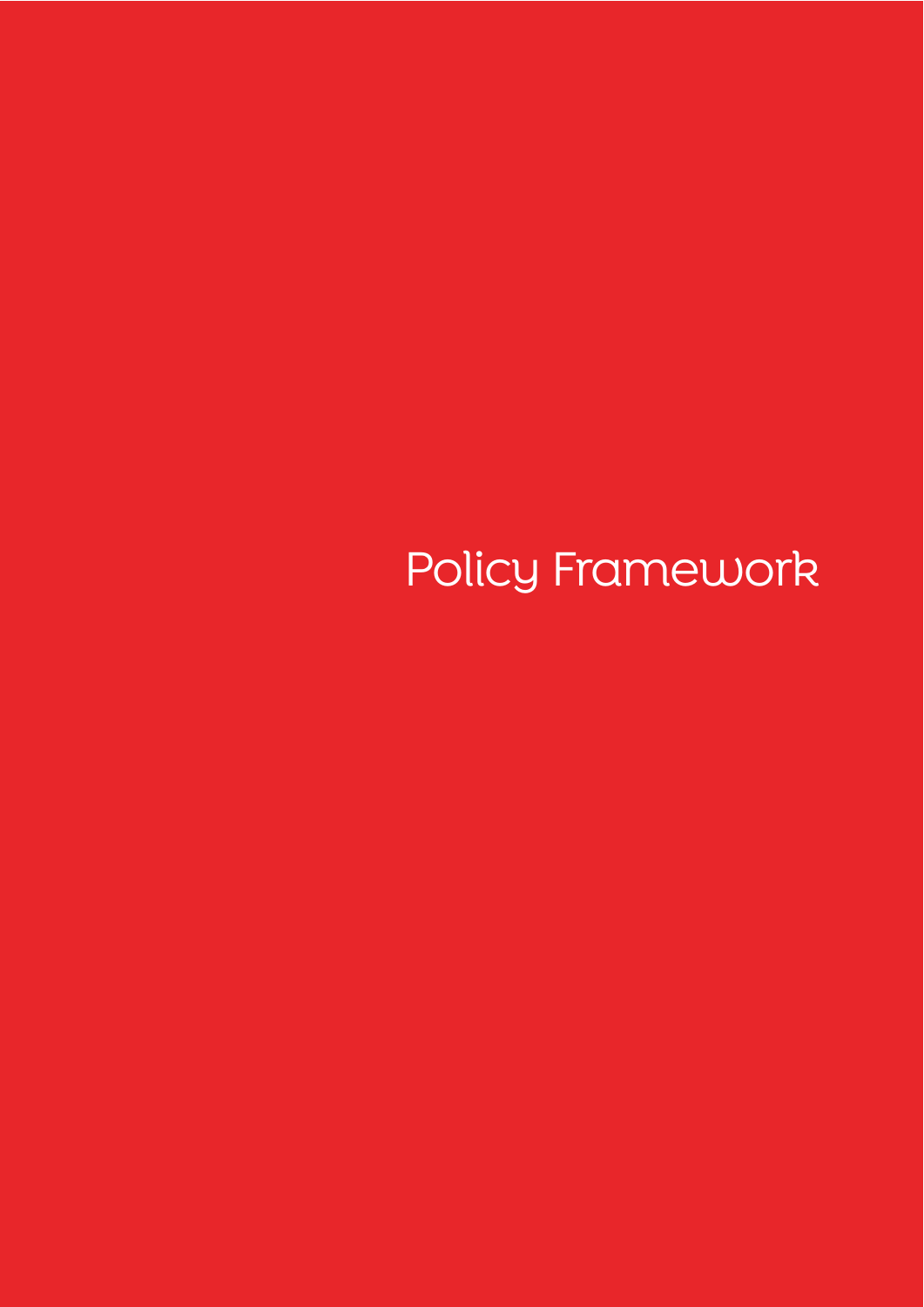# An information security policy framework must be maintained and provide direction on responsible parties who have an obligation to maintain information security.

The typical structure of an information security policy framework would be to identify higher-level policies that are supported by underlying standards, guidelines and procedures. This policy framework would be guided by a set of information security principles that guide decision making. The policy framework would address the following areas according to APRA:

 $\boxtimes$  Identification, authorisation and granting of access to information assets;

 $\boxtimes$  Life-cycle management that addresses the various stages of an information asset's life to ensure information security requirements are considered at each stage, from planning and acquisition through to decommissioning and destruction;

 $\boxtimes$  Management of information security technology solutions that include firewall, anti-malicious software, intrusion detection/prevention, cryptographic systems and monitoring/log analysis tools;

 $\boxtimes$  Definition of an overarching information security architecture that outlines the approach for designing the IT environment (encompassing all information assets) from a security perspective (e.g. network zones/segments, endpoint controls, gateway design, authentication, identity management, interface controls, software engineering and location of information security technology solutions and controls)

 $\boxtimes$  Monitoring and incident management to address the identification and classification of incidents, reporting and escalation guidelines, preservation of evidence and the investigation process;

 $\boxtimes$  Expectations concerning the maintenance of information security when using third parties and related parties;

# **IDS**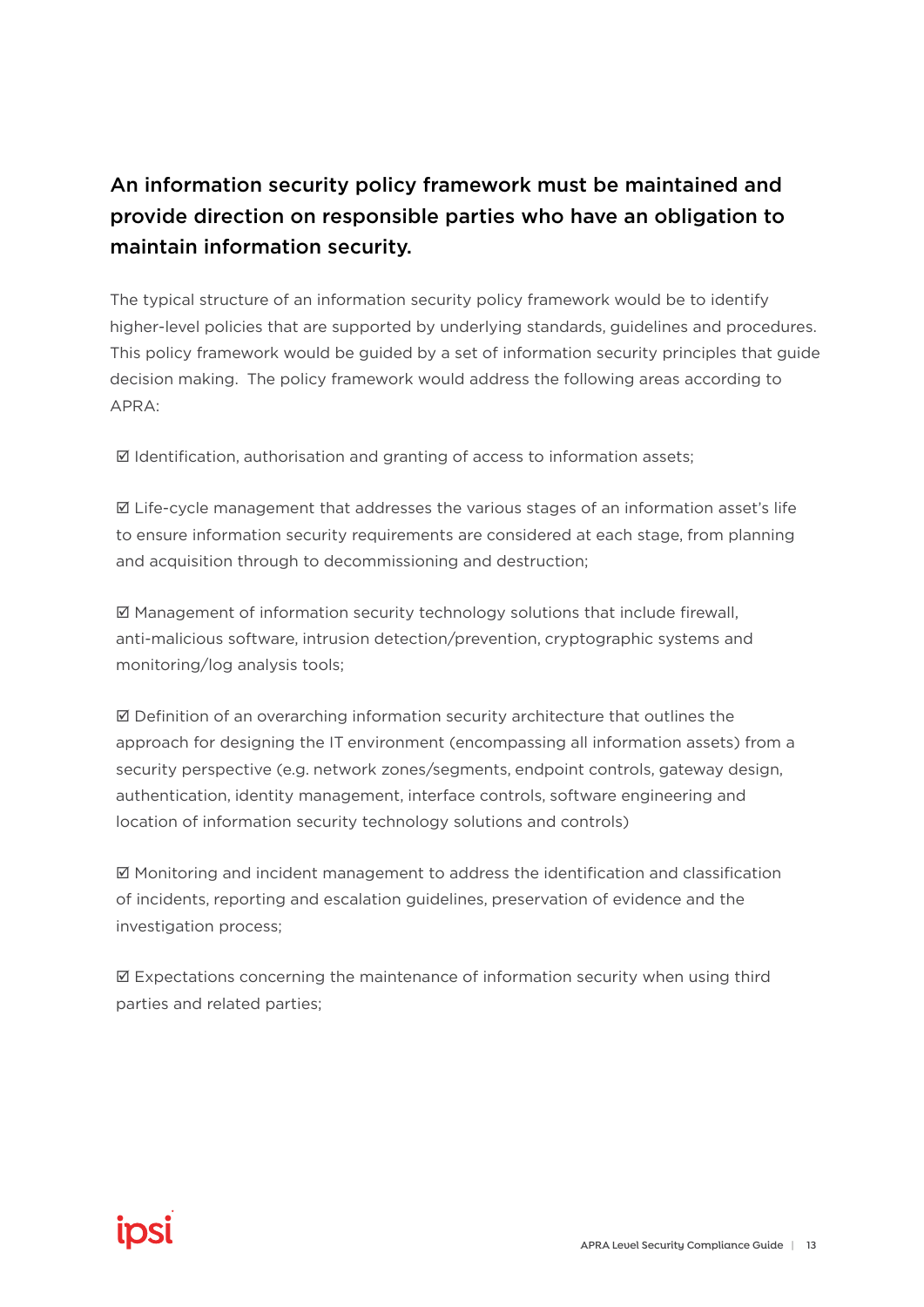$\boxtimes$  Acceptable usage of information assets that define the information security responsibilities of end-users including staff, third parties, related parties and customers;

 $\boxtimes$  Recruitment and vetting of staff and contractors;

 $\boxtimes$  Information security roles and responsibilities;

Physical and environmental controls; and

 $\boxtimes$  Mechanisms to assess compliance with and the ongoing effectiveness of the informatrion security policy framework.

Customer credit card data should be treated with the utmost sensitivity. All third-party service providers that store, process, or transmit your customer credit card data should be independently assessed as level 1 PCI DSS certified.

The effectiveness and completeness of the policy framework should be evaluated periodically through a review of incidents and compared to other industry standards. Any change to an entities information assets or business environment should typically trigger a review of the policy framework.

# **Key Points**

- The entity must maintain an information security policy framework commensurate with its exposures to vulnerabilities and threats.
- $\angle$  The information security policy framework must provide direction on the responsibilities of all parties who have an obligation to maintain information security.
- $\checkmark$  Descoping credit card security compliance via cloud-based outsourcing with a Level 1 PCI DSS certified service provider would further reduce a companies security burden while aligning with the APRA security principals.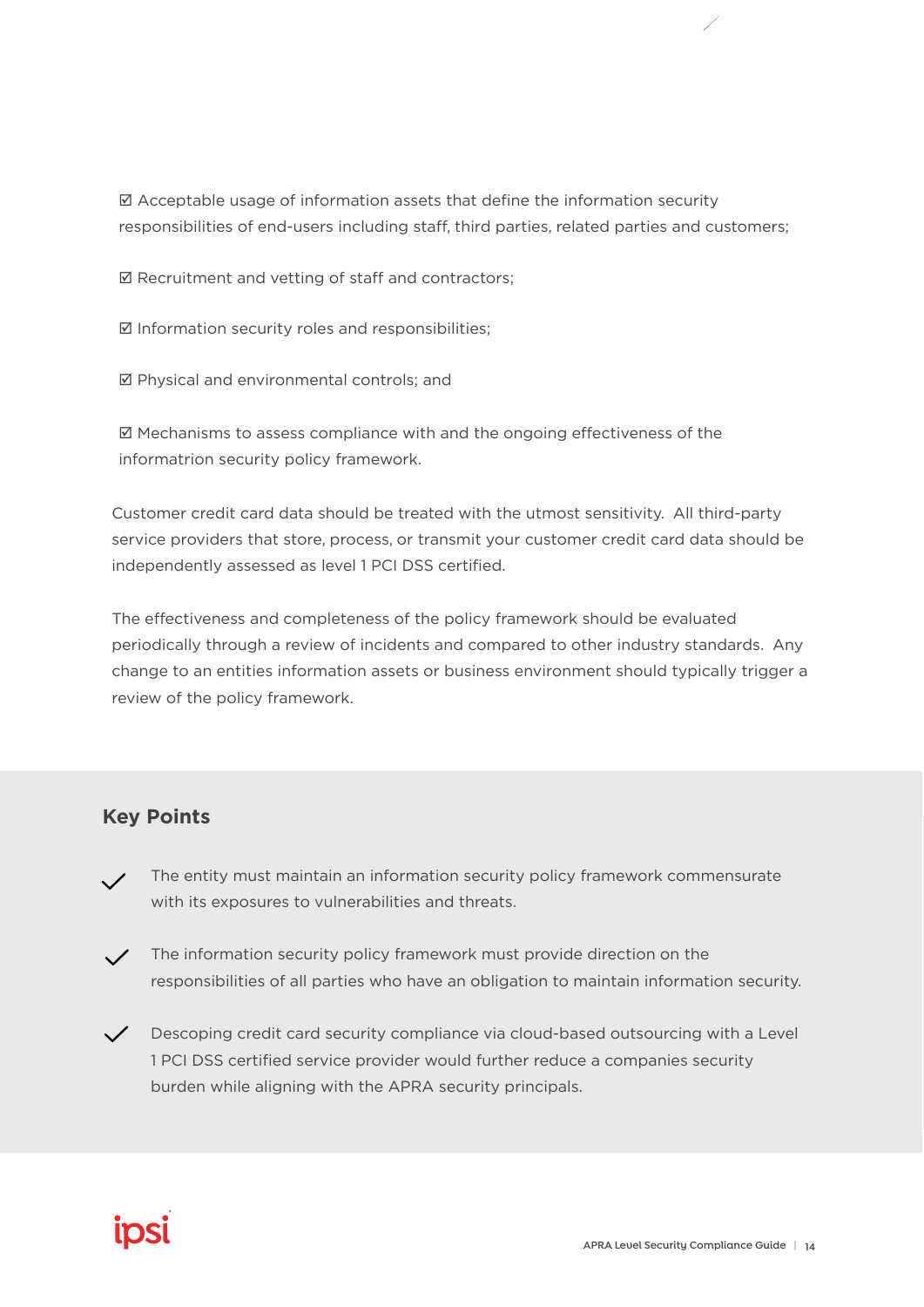# **The true cost of non-compliance:**

Ensuring compliance with the growing number of government and industry regulations such as CPS 234 can be a drain on already stretched resources. But research by the Ponemon Institute shows that non-compliance costs 2.71 times the cost of meeting compliance obligations.

# The following statistics highlight the cost of compliance and non-compliance:

#### Cost of non-compliance vs compliance

"the annual cost of non-compliance runs at an average of \$14.8 million compared to \$5.5 million for compliance"

#### Compliance expense categories

"companies spend most in compliance related technologies (\$1.34 m) and incident response (\$1 m)"

#### Cost of compliance by industry

"The cost of compliance varies significantly by the organisation's industry sector, ranging from \$7.7 million for media to more than \$30.9 million for financial services.

#### Compliance cost centres

"Data security is the highest cost centre for compliance with the average cost of data security \$2 million dollars.

**Source: The True Cost of Compliance with Data Protection Regulations Report 2017 - Ponemon Institute**

#### **IPSI Security Insight**

IPSI has found that most companies store excess amounts of redundant customer credit data without appreciating the financial exposure associated with such storage.

Companies should review their information assets (especially credit card data), eliminate and reduce storage to a needs basis, then replace the data with non financially sensitive tokens via secure/pre certified cloud storage to further reduce security exposure and the security burden associated with the residual assets.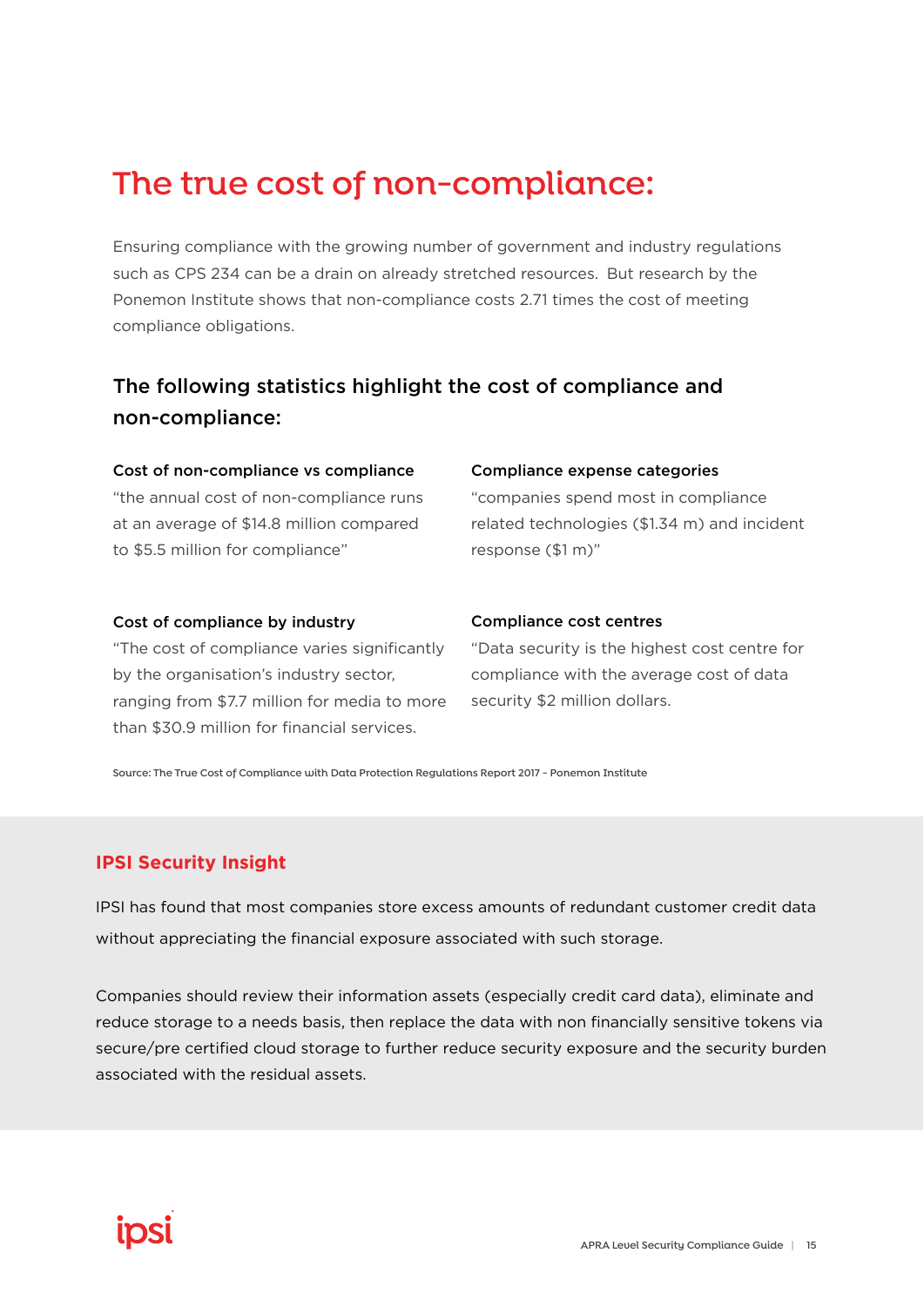Asset Identification & Classification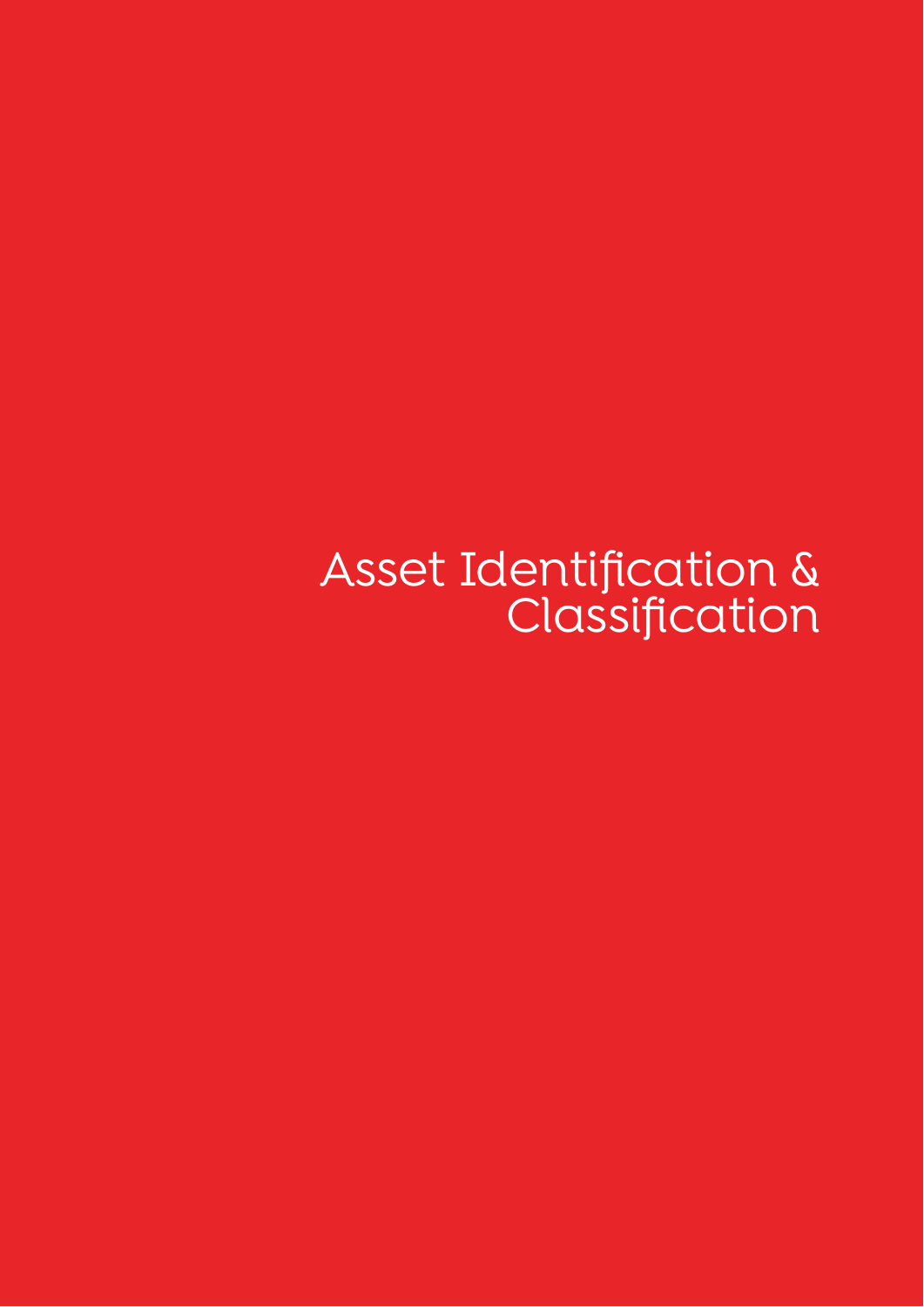Information assets must be classified based on criticality and sensitivity. These classifications must reflect the potential impact of an information security incident on the entity and the interests of depositors, policyholders, beneficiaries and customers.

Under CPS 234, **criticality** refers to the potential impact of a loss of availability and **sensitivity** means the potential impact of a loss of confidentiality and integrity.

Information assets include infrastructure, ancillary systems such as environment and physical access control systems and any information assets managed by third parties.

The challenge for APRA regulated entities is to develop a consistent methodology to classify information assets. CPS 234 recommends that entities develop a classification methodology to determine what an information asset is and the method for rating criticality and sensitivity.

The recording of information assets can also differ between entities. APRA recognises that some entities treat all information assets as independent for the purposes of classification, and some aggregate a combination of assets together (such as databases, operating systems and applications) and classify them as one information asset.

Under CPS 234, if an entity chooses to aggregate information assets together, then all of the individual components of the asset must inherit the highest criticality and sensitivity ratings of the constituent components.

# **Key Points**

- All information assets must be classified based on criticality and sensitivity.
- A consistent methodology must be used and recorded to classify all information assets.
- $\checkmark$  Credit card data in terms of criticality and sensitivity should be treated with the upmost importance. Average cost per stolen credit card is \$108 per card stolen.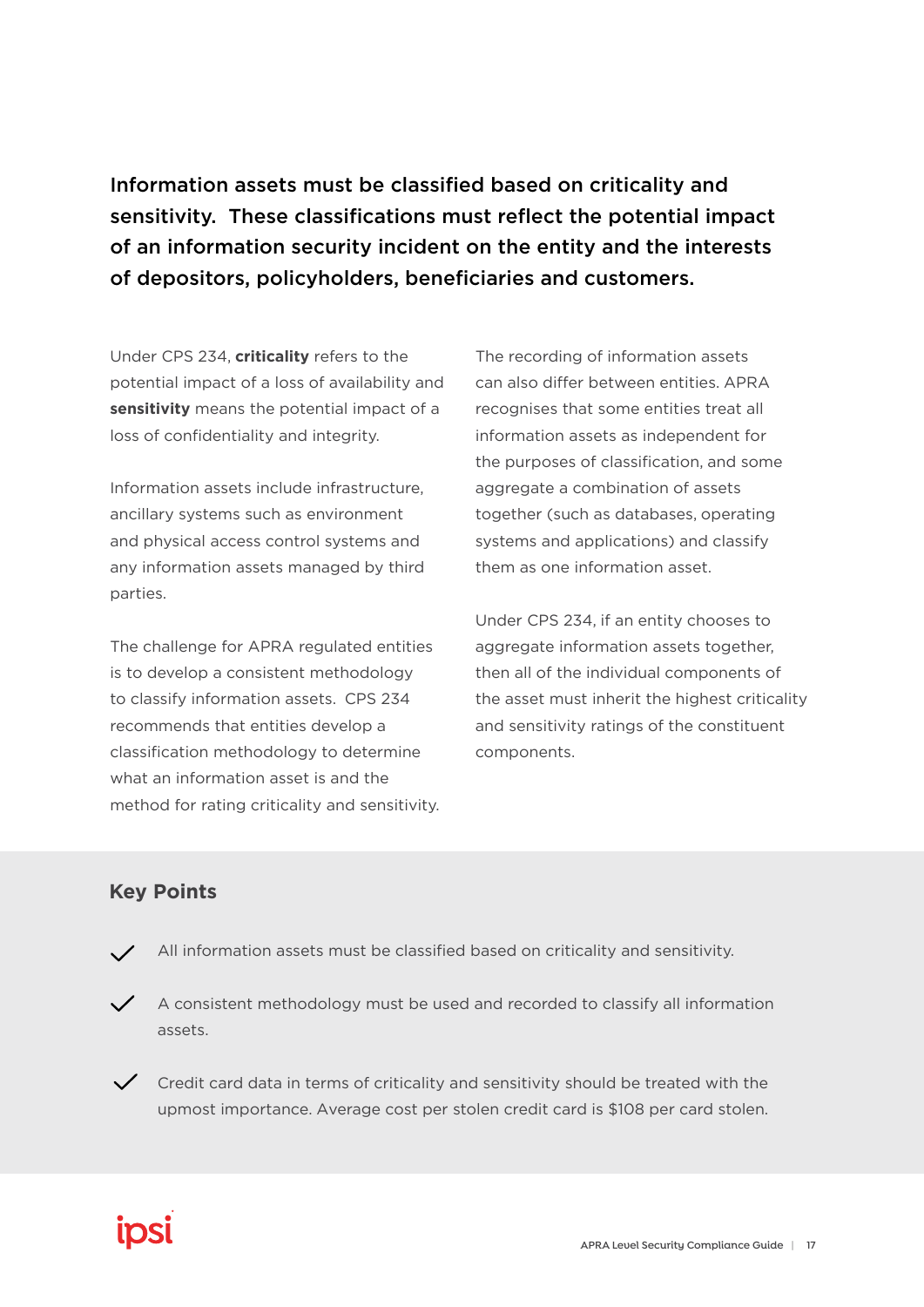Implementation of controls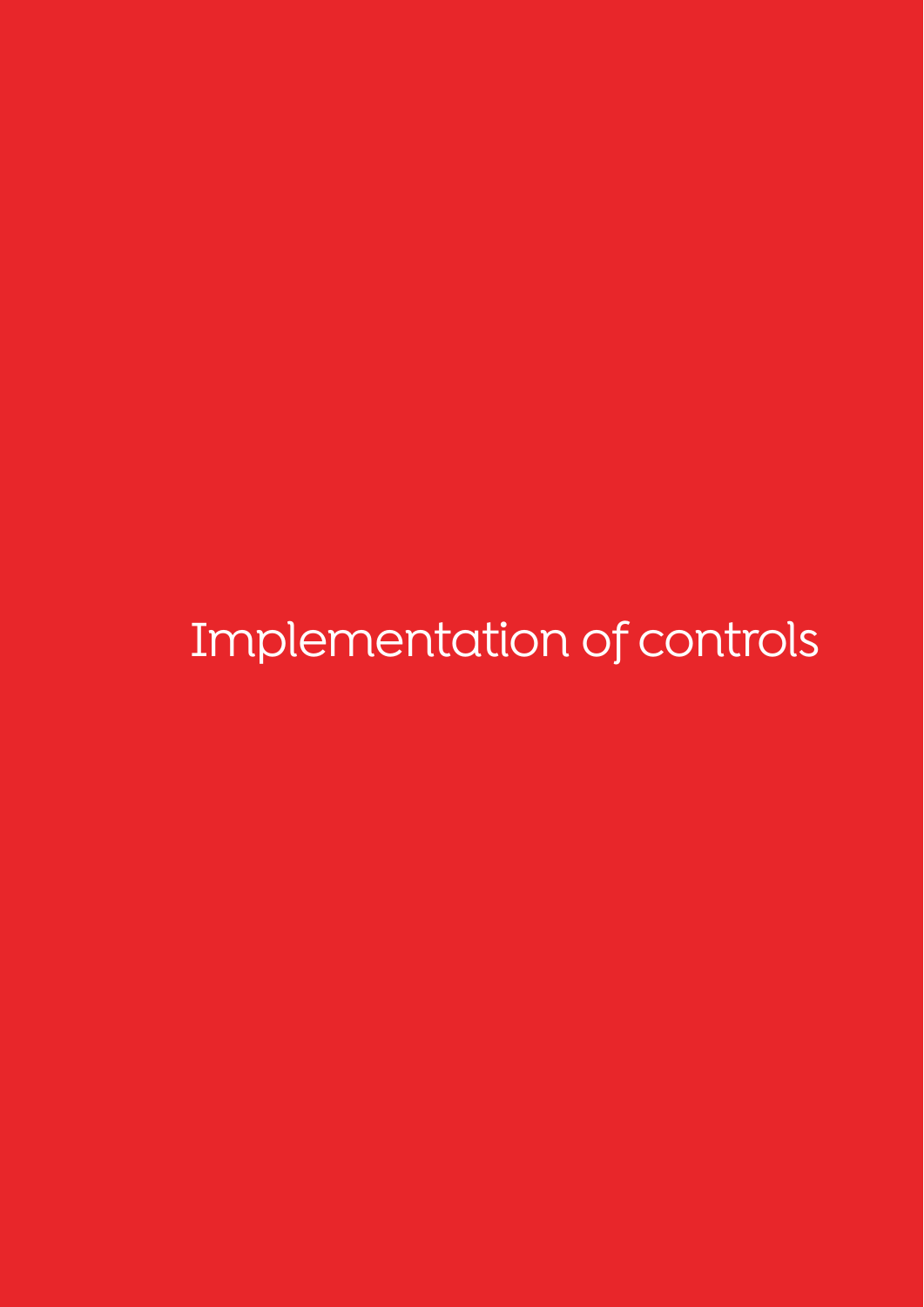# Controls must be in place to protect information assets at all stages of their life-cycle, including those managed by a related or third party.

Critical to ensuring that controls remain effective at all stages of the information assets lifecycle is the allocation of responsibility and accountability to an information asset owner. CPS 234 recommends that the owner is an individual located within the business function that is most reliant on the information asset.

In the first phase of the information assets life-cycle, planning and design controls should be in place to ensure information security is incorporated within the information asset. The addition of new information assets should also have no impact on the information security of established assets which are maintained through on-going support and maintenance controls. APRA provides examples of categories of control, which include:

 $\boxtimes$  Change Management - information security is addressed as part of the change management process, and the information asset inventory is updated;

 $\boxtimes$  Configuration management —the configuration of information assets minimises vulnerabilities and is defined, assessed, registered, maintained, including when new vulnerabilities and threats are discovered and applied consistently;

 $\boxtimes$  Deployment and environment management  $-\text{development}$ , test and production environments are appropriately segregated and enforce segregation of duties;

 $\boxtimes$  Access management controls  $-\text{only}$  authorised users of software and hardware can access information assets (refer to Attachment B for further guidance);

 $\boxtimes$  Hardware and software asset controls  $-$ appropriate authorisation to prevent security compromises from unauthorised hardware and software assets;

 $\boxtimes$  Network design  $-$  to ensure authorised network traffic flows and to reduce the impact of security compromises;

 $\boxtimes$  Vulnerability management controls  $-$  which identify and address information security vulnerabilities in a timely manner;

# ipsi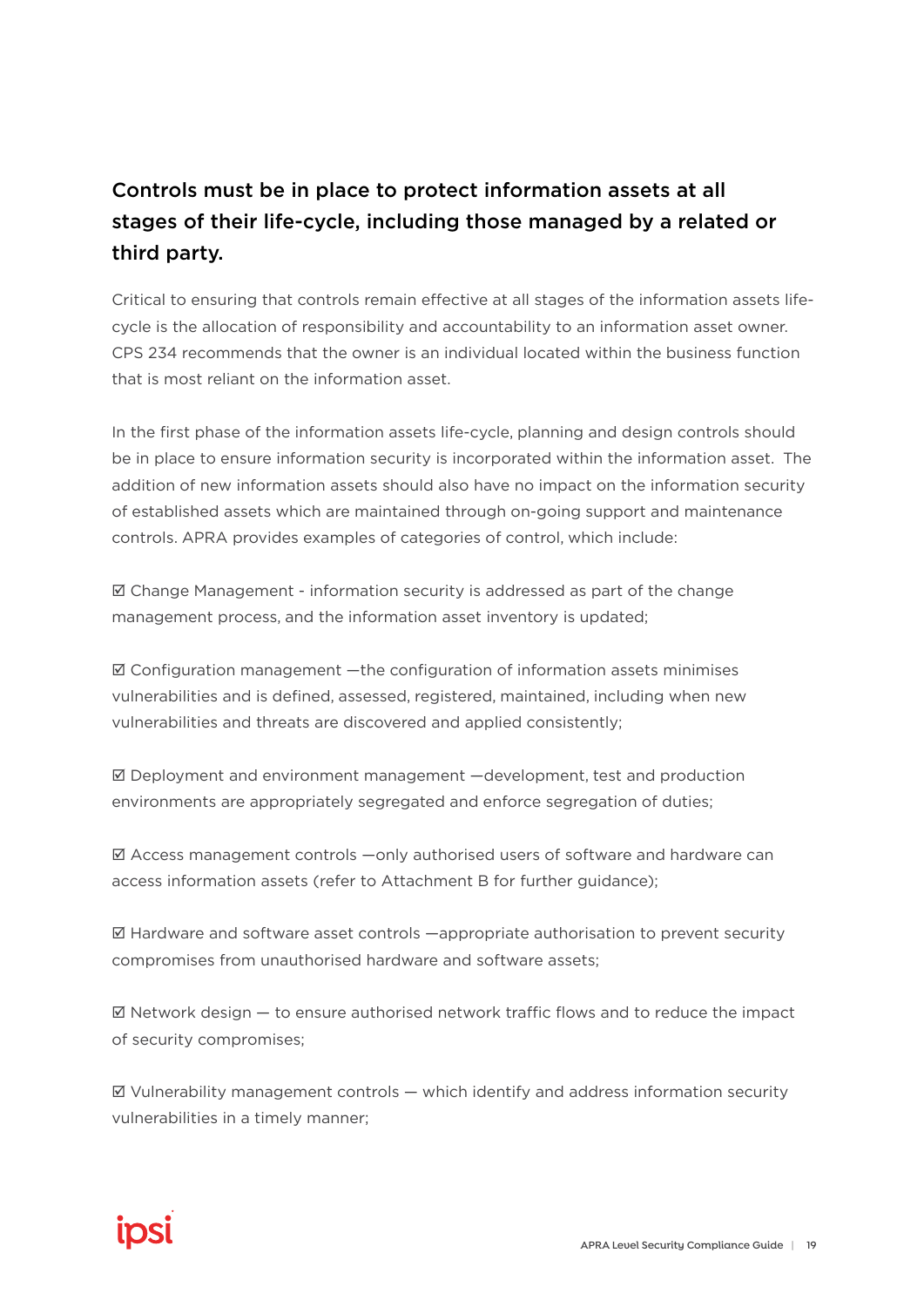$\boxtimes$  Patch management controls  $-$  to manage the assessment and application of patches and other updates that address known vulnerabilities in a timely manner;

 $\boxtimes$  Service level management mechanisms  $-$  to monitor, manage and align information security with business objectives;

 $\boxtimes$  Monitoring controls  $-$  for timely detection of compromises to information security;

 $\boxtimes$  Response controls  $-$  to manage information security incidents and feedback mechanisms to address control deficiencies;

 $\boxtimes$  Capacity and performance management controls  $-$  to ensure that availability is not compromised by current or projected business volumes; and

 $\boxtimes$  Service provider management controls  $-$  to ensure that a regulated entity's information security requirements are met.

While this list of controls is comprehensive, APRA recommends that entities regularly assess the completeness of their controls by reviewing industry practices.

#### Information assets managed by third and related parties.

CPS 234 recognises that many information assets are managed by third-parties. In this situation, regulated entities must evaluate the service suitability and security and understand how security is maintained to secure the information assets.

Too often businesses are using third party service providers to store, process or transmit customer card data who are not level 1 PCI DSS certified, in the mistaken belief that they do not need to be as they are not the "credit card merchant".

**IPSI has been independently certified as meeting the highest levels of credit card security available (Level 1 PCI DSS certified).**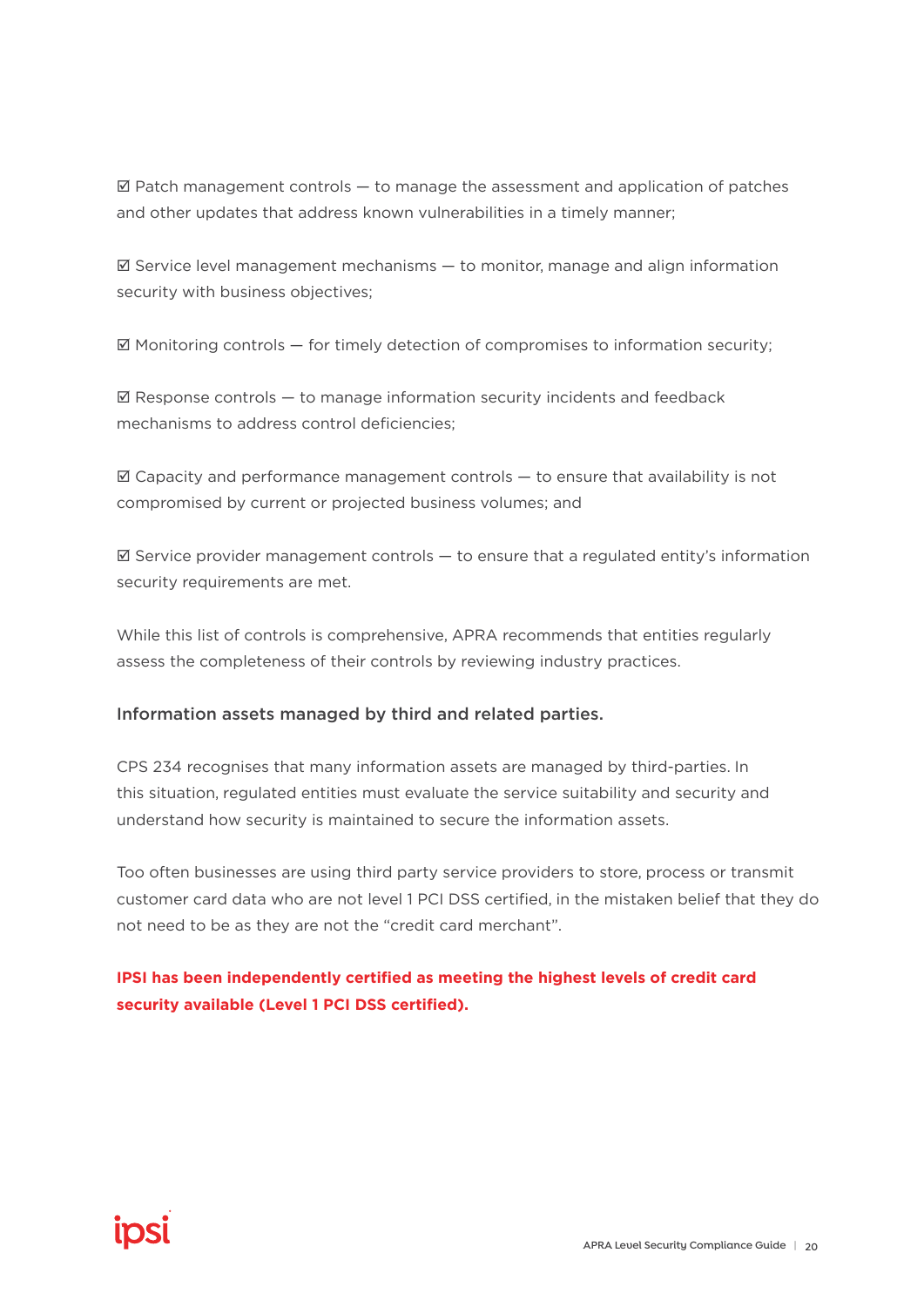Incident management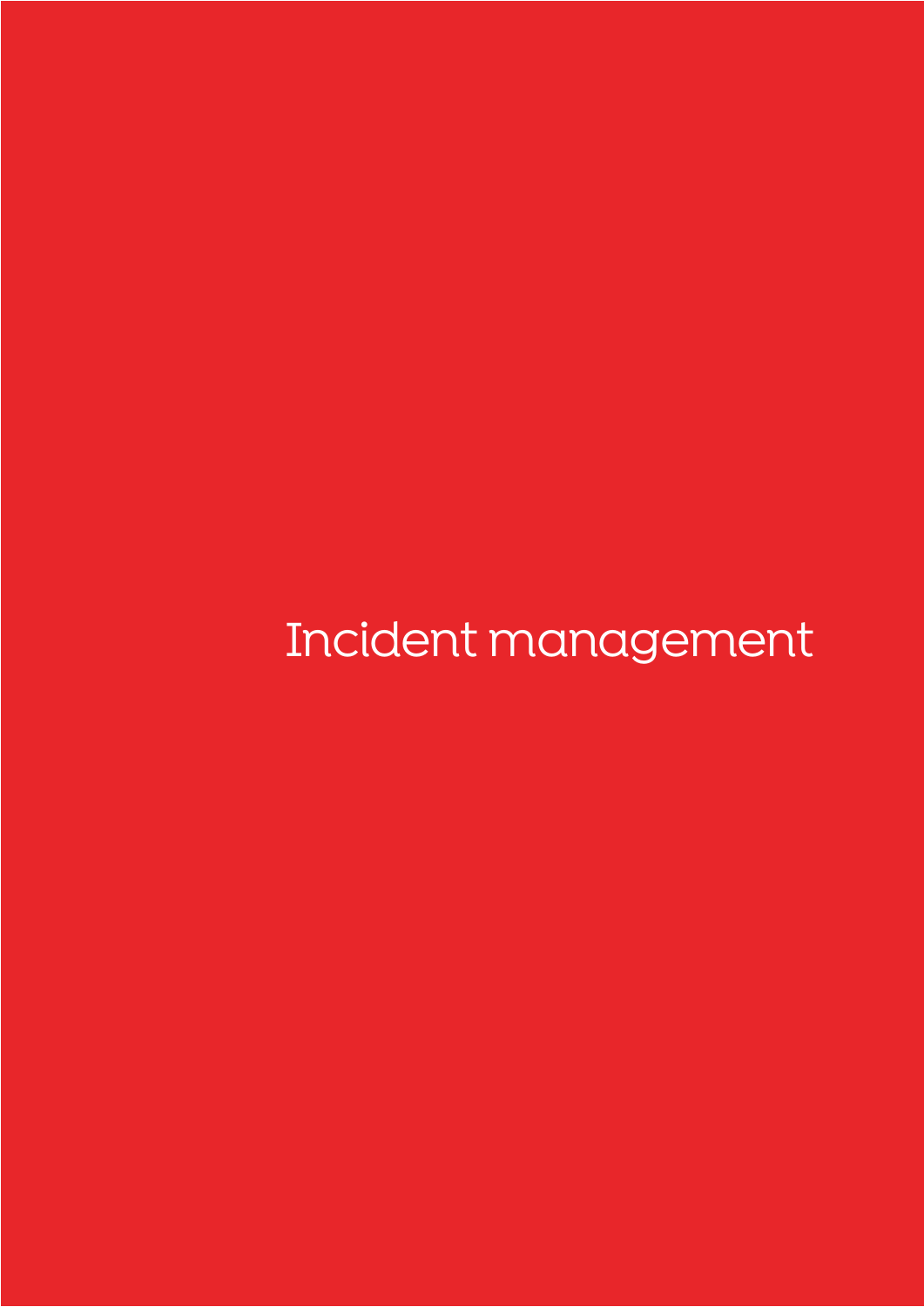# An APRA-regulated entity must have robust mechanisms in place to detect and respond to actual and potential information security incidents in a timely manner.

Response plans to information security incidents must be maintained by APRA regulated entities. Such incidents may include:

■ Malware infection (e.g. virus, ransomware); Data breach (customer or internal data); Compromise of staff or customer credentials (e.g. as the result of a phishing attack); Denial-of-service attack;  $\boxtimes$  Hack of an internet-facing platform; Website defacement; and ■ Compromise by an advanced persistent

The response plan must include mechanisms to manage all stages of response from detection to post-incident review as well as reporting and escalation of incidents to the board, governing bodies and individual who are responsible and accountable for information assets.

To ensure response plans are up-todate, entities must review and test its information security response plans to ensure they remain effective and fit for purpose.

## **Key Points**

threat.

 $\checkmark$  Mechanisms must be in place to detect and respond to incidents in a timely manner.

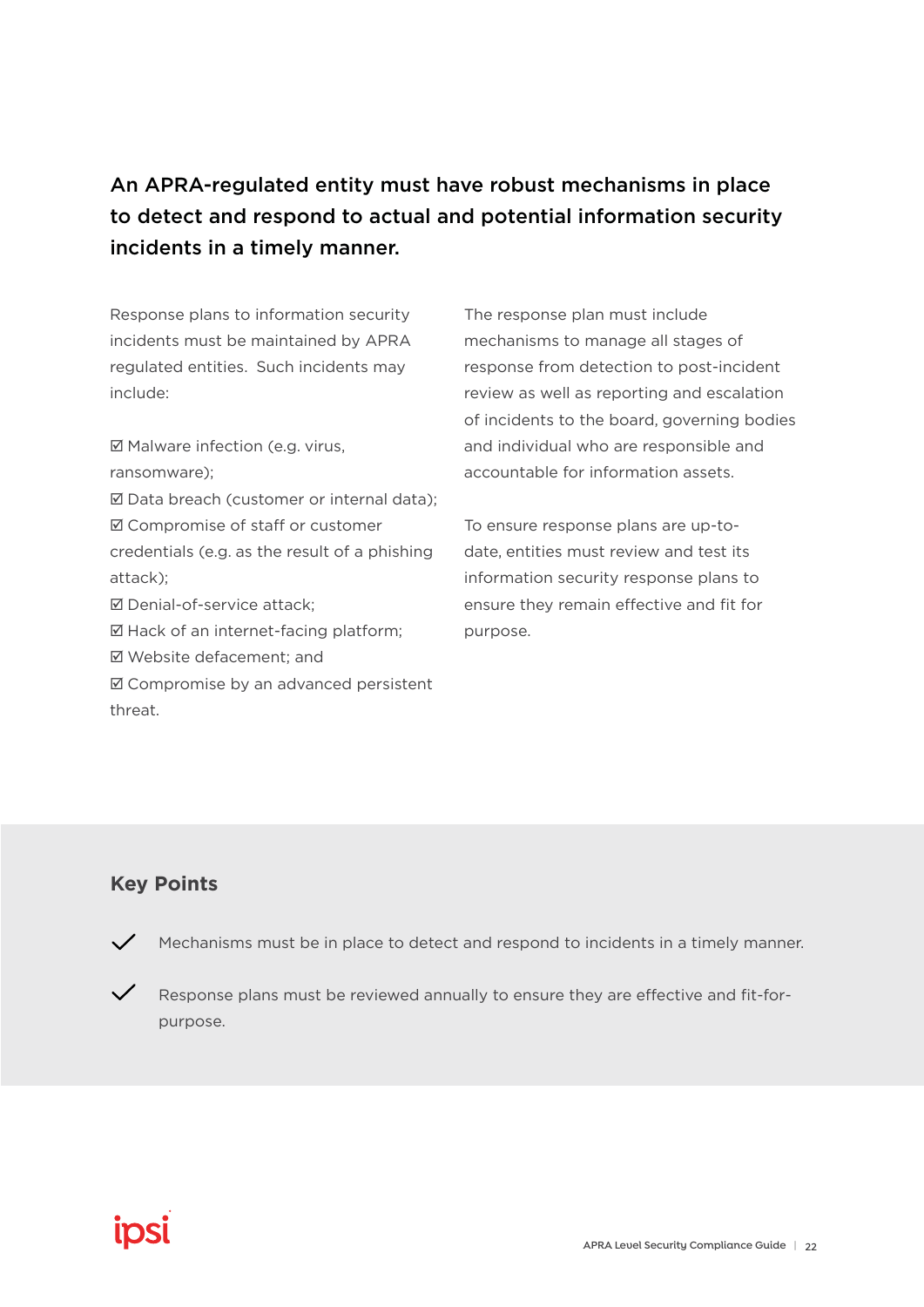Testing control effectiveness & audits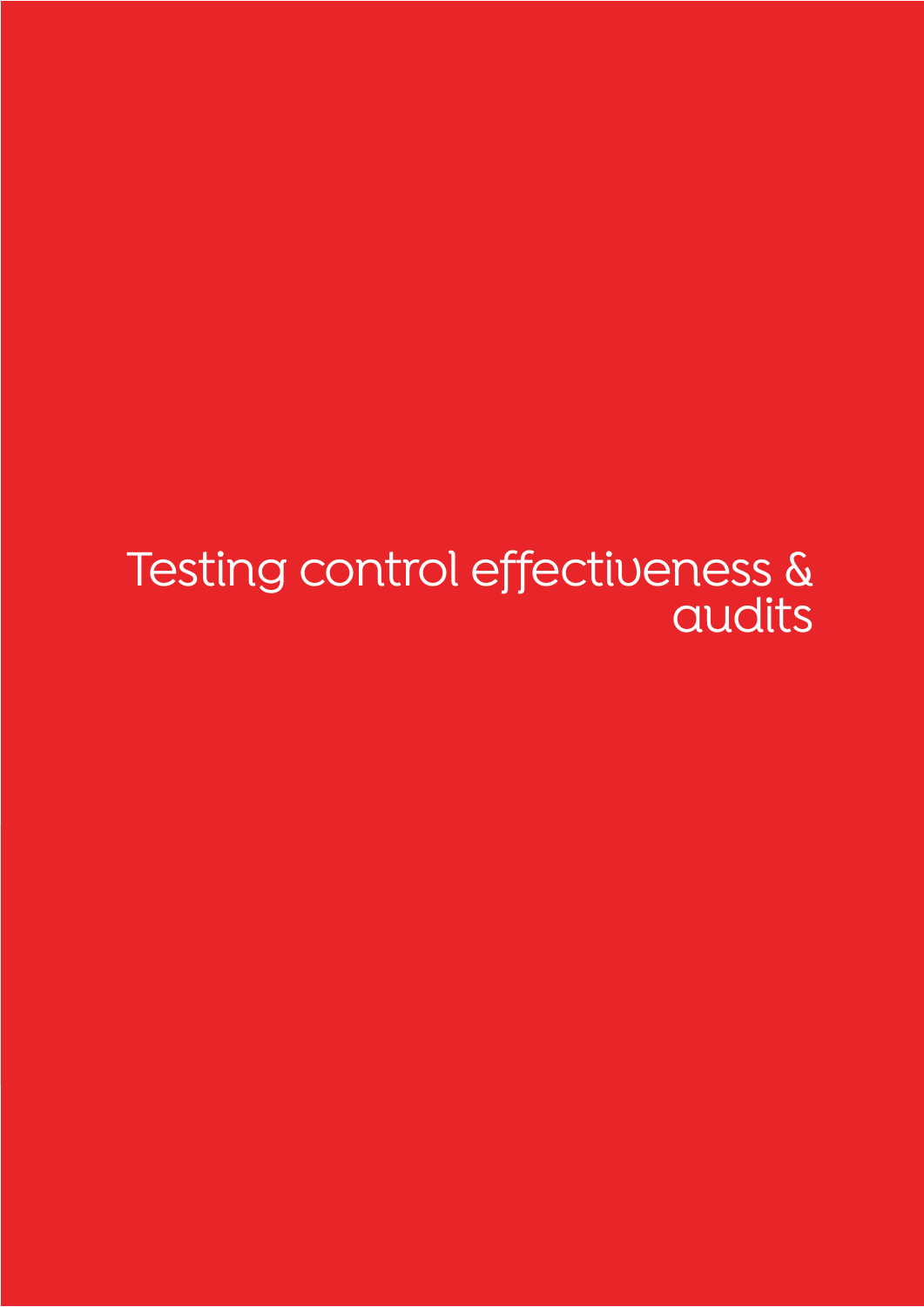# An APRA-regulated entity must test and audit the effectiveness of its information security controls through a systematic testing program by skilled and functionally independent specialists.

Systematic testing is critical to ensure security controls are effective and must be conducted annually under CPS 234. The nature and frequency of the testing must be commensurate with:

 $\boxtimes$  the rate at which the vulnerabilities and threats change;  $\boxtimes$  the criticality and sensitivity of the information asset;  $\boxtimes$  the consequences of an information security incident;  $\boxtimes$  the risks associated with exposure to environments where the APRA regulated entity is unable to enforce its information security policies; and  $\boxtimes$  the materiality and frequency of change to information assets.

In situations where a third or related parties manage information assets, the entity must assess whether the information control testing of the third party is adequate and has been independently certified as meeting the relevant security standards.

Any test results that identify potential vulnerabilities must be escalated and reported to the board and senior management.

## Internal Audit requirements

To support the systematic testing program, regulated entity's internal audit activities must include a review of the design and operating effectiveness of information security controls, including those maintained by related parties and third parties. The entity must ensure that security control assurance is provided by personnel suitably qualified to provide such assurance.

# **Key Points**

- $\angle$  A systematic testing program must be in place to test the effectiveness of information security controls.
- $\angle$  Audit activities must include a review of the design and operating effectiveness of information security controls.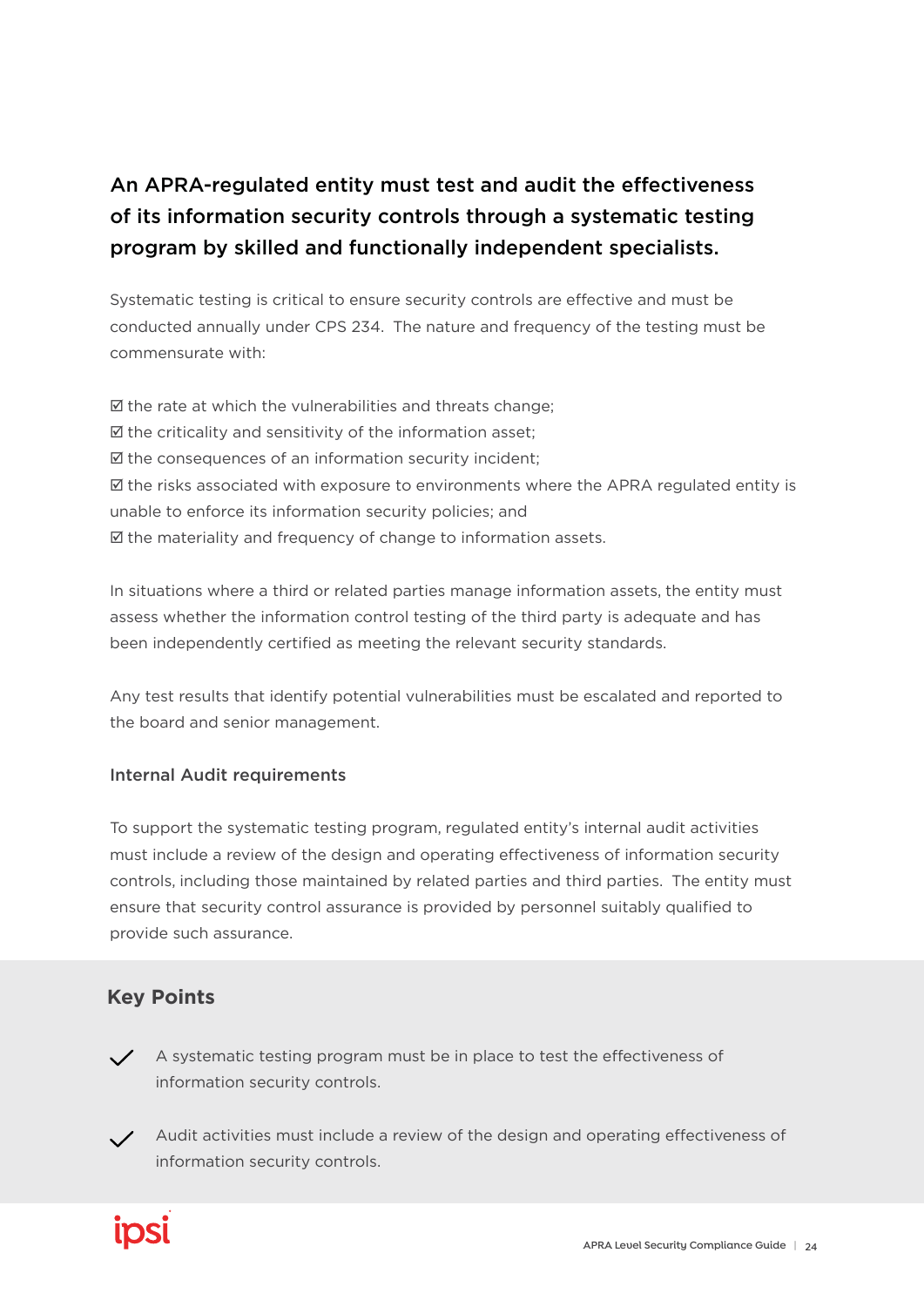# APRA Notification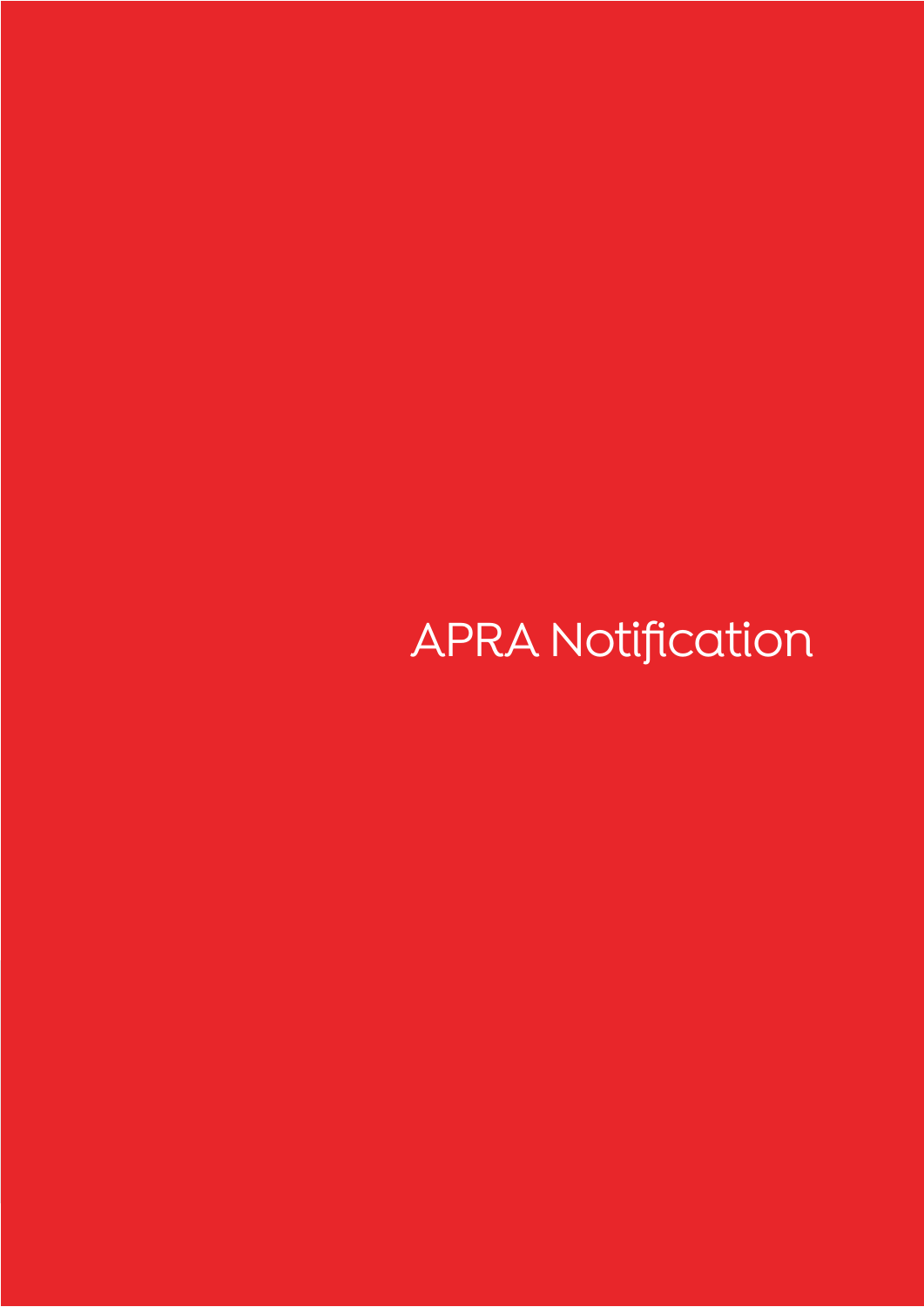# In the event of an information security incident, entities must notify APRA as soon as possible and no later than 72 hours after they become aware of the incident.

The information to be provided to APRA should include:

 $\boxtimes$  name of the APRA-regulated entity;

 $\boxtimes$  date and time/period of the incident;

 $\boxtimes$  date and time when the incident was assessed as material;

**Ø** incident type;

incident description;

current status of incident; and

 $\boxtimes$  mitigation actions are taken or planned (where available).

Regulated entities are also required to notify APRA, no later than 10 business days after it becomes aware of a material information security control weakness which the entity expects it will no be able to remediate in a timely manner. In this situation, the entity is expected to provide APRA with the following information:

 $\boxtimes$  name fo the APRA-regulated entity;  $\boxtimes$  date and time when the control weakness was assessed as material; control weakness description; current status of control weakness; and  $\boxtimes$  mitigation actions taken or planned.

Identifying control weaknesses should be achieved in several ways including control testing, assurance activities, vulnerability notification and through timely notification by third and related parties.

# **Key Points**

APRA must be notified within 72 hours of an information security incident.

APRA must be notified no later than 10 business days after they become aware of a material information security control weakness.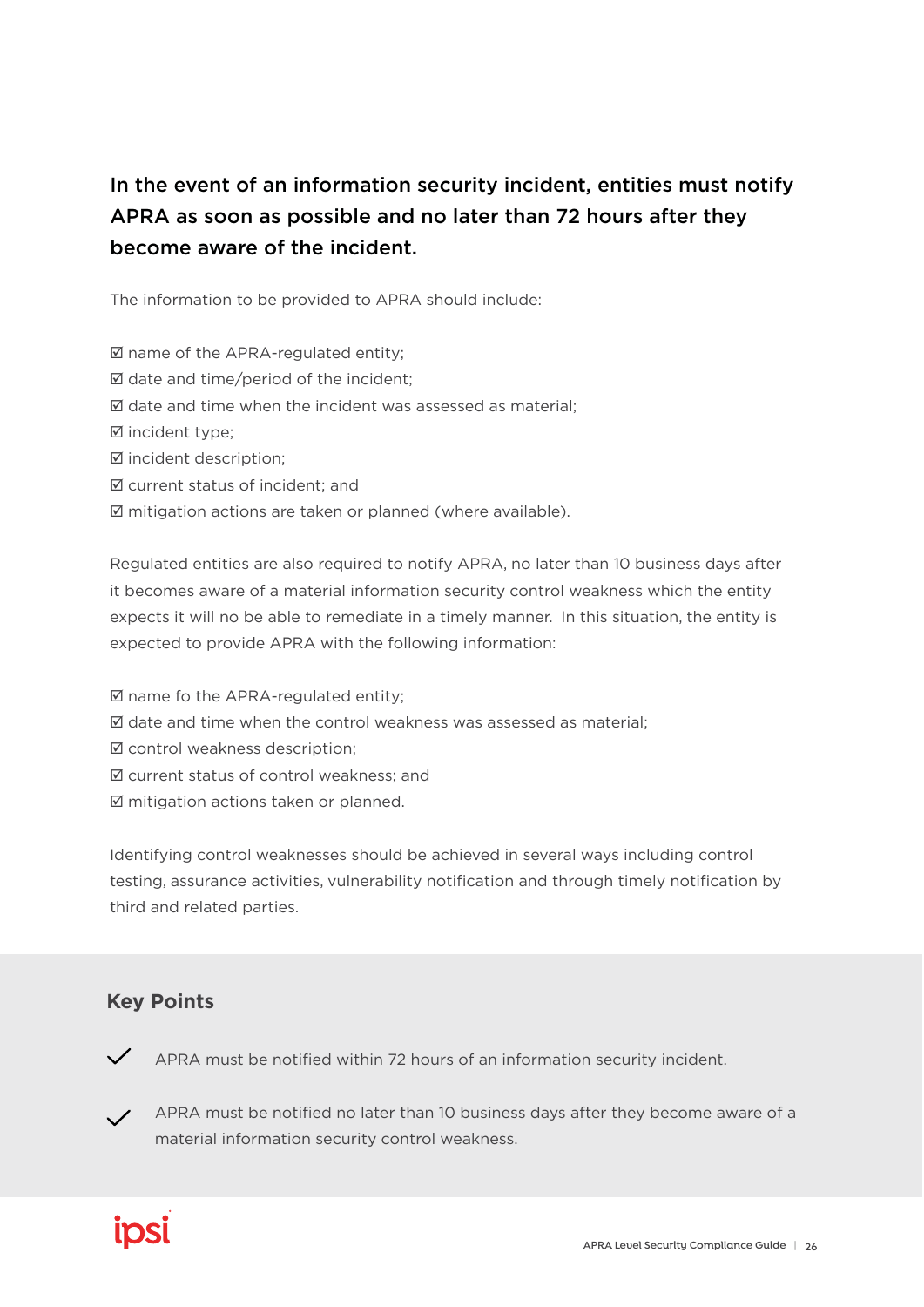# **Our Solutions**



# **Enterprise Payment Solutions**

Mobile, credit card, call centre, phone (IVR), tokens? Your customers expect simple, hassle-free payments. Our extensive selection of payment solutions gives you the flexibility to accept payments the way you want to in a highly secure and compliant manner.



# **PCI DSS Remediation**

If you accept, process or transmit credit card payment data, then you and any of your third-party service providers must be PCI DSS compliant. Our PCI DSS expertise and payment solutions help you reduce the cost, risk and lead times associated with achieving and maintaining PCI DSS compliance.



### **Contact Centre Solutions**

Our flexible, scalable and integrated contact centre solutions ensure that no credit card data enters your contact centre, simplifies the agent payment process and enhances the customer experience while reducing your exposure to fraud.



## **Data Discovery Platform**

Sensitive data, such as credit card and PII (Personally Identifiable Information) are a gold mine for cyber criminals. Identifying and securing customer data is critically important to today's businesses. Our data discovery platform is a powerful software tool that will scan, locate and secure sensitive data across your IT environment.

**To discuss how we can help you achieve security compliance, email us at assistance@ipsi.com.au or call 1300 975 630 today.**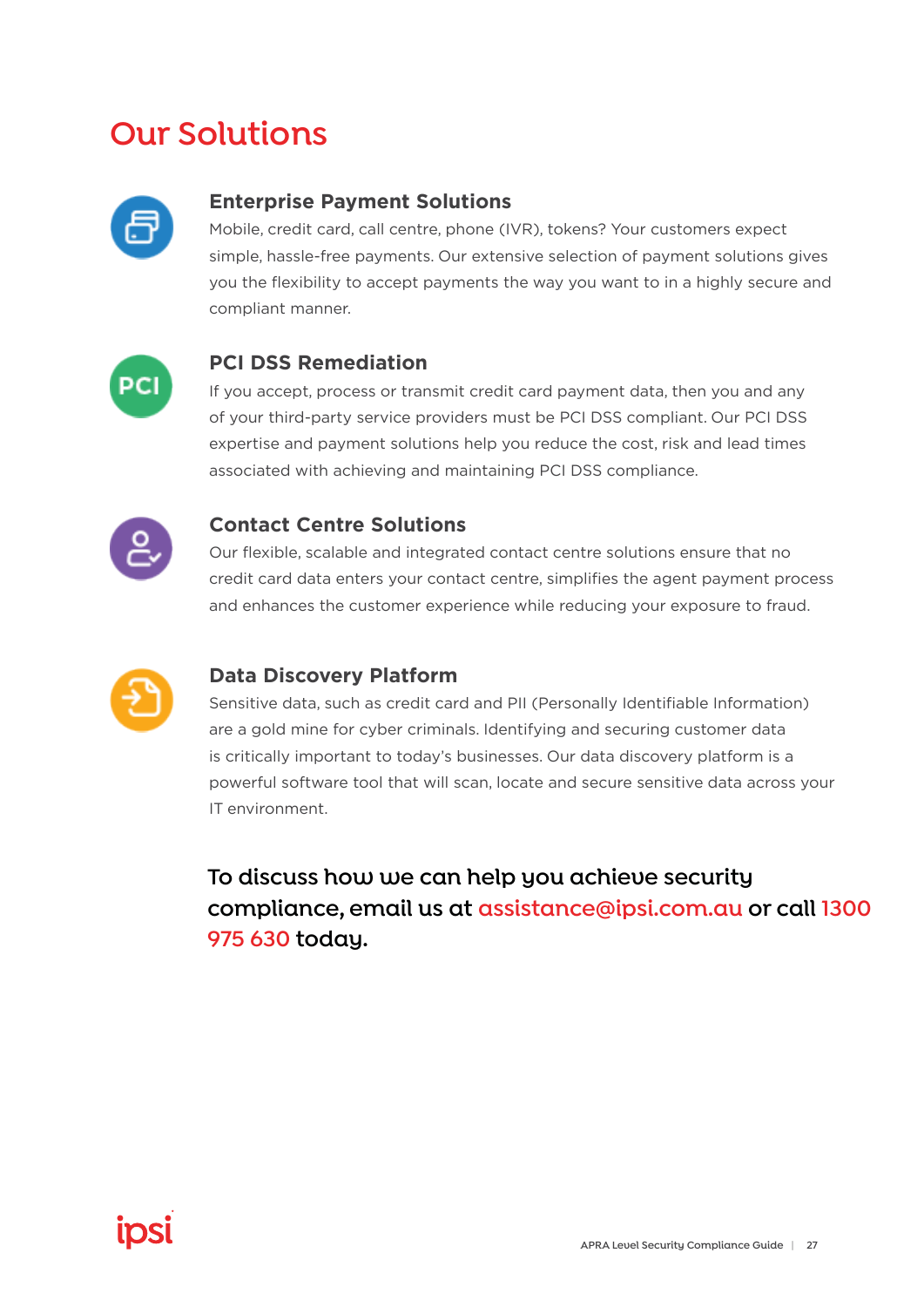# References

APRA Prudential Standard CPS 234 Information Security accessed June 2019 at https://www.apra.gov.au/sites/ default/files/cps\_234\_july\_2019\_for\_public\_release.pdf

Prudential Practice Guide, Draft CPG 234 Information Security accessed June 2019 at https://www.apra.gov.au/ sites/default/files/draft\_prudential\_practice\_guide\_cpg\_234\_information\_security\_march\_2019.pdf

2018 Cost of Data Breach Study - Ponemon Institute, July 2018

Cloud Computing in Insurance Report – Thematic Research, HTF Market Intelligence 31st August 2018

Verizon 2018 Payment Security Report accessed June 2019 at https://enterprise.verizon.com/resources/ reports/2018\_payment\_security\_report\_en\_xg.pdf

The True Cost of Compliance with Data Protection Regulations - Ponemon Institute December 2017 accessed July 2019 at http://dynamic.globalscape.com/files/Whitepaper-The-True-Cost-of-Compliance-with-Data-Protection-Regulations.pdf